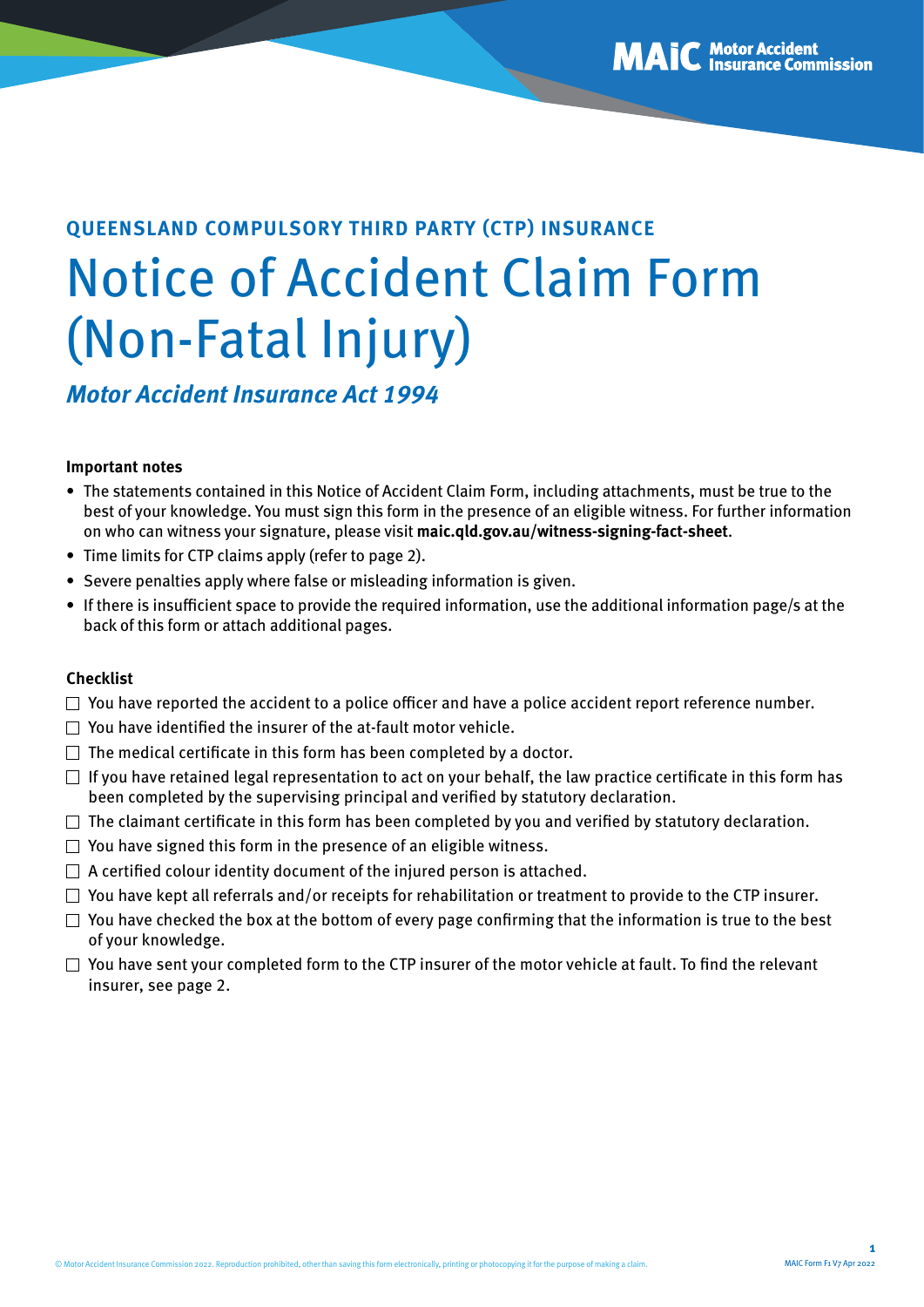### **1. What you need to do**

#### **Police reporting**

• Before lodging a claim for injury resulting from a motor vehicle accident, the accident must be reported to a police officer. When completing this claim form you will require the following details: the name of the police officer who attended the accident scene (or to whom the accident was reported), the police station where the police officer was stationed and the police accident report reference number.

#### **Complete this form/where to send it**

- Use this form if you personally suffered an injury in a motor vehicle accident which was wholly or partly the fault of some other person.
- Use this form if you are acting as an agent on behalf of an injured person who is under the age of 18 or under a legal incapacity (all of the answers to questions contained in the form must relate to the injured person).
- To make a claim as a relative/dependant, for loss resulting from a person sustaining a fatal injury, use the Notice of Accident Claim Form (Fatal Injury) (not this form).
- Send the completed form to the CTP insurer of the motor vehicle at fault. To obtain the name and address of that insurer, contact the MAIC Enquiry Line on 1300 302 568 or visit [www.maic.qld.gov.au](http://www.maic.qld.gov.au). When calling, please have the details of the accident, including the registration number of the motor vehicle/s responsible for causing the accident. This information will assist the search.
- If the motor vehicle at fault is uninsured (unregistered) or unidentified, send the completed form to the Nominal Defendant, GPO Box 2203, Brisbane Qld 4001. Unless indicated otherwise, the term insurer, when used in CTP claims, includes the Nominal Defendant.

#### **Time limits**

- Lodge this form with the relevant CTP insurer as soon as possible. Your claim could be rejected if the CTP insurer receives it more than nine (9) months after the date of accident or the first appearance of symptoms of the injury.
- If an unidentified motor vehicle is involved in the accident, this form must be lodged with the Nominal Defendant within three (3) months of the date of accident, unless there is a reasonable excuse for the delay. In any circumstance, your claim must be lodged with the Nominal Defendant within nine (9) months of the date of the accident or it will be barred.
- If you retain legal representation, this claim form must be given to the CTP insurer against whom the claim is to be made within one (1) month of the first consultation. This does not extend any of the time limits referred to above.
- Late lodgement: If notice is not given within the time fixed by the *Motor Accident Insurance Act 1994*, your excuse must be given in the Additional information/excuse for delay section at the back of this form or by separate statutory declaration.

#### **What happens then**

- The CTP insurer is required to contact you within fourteen (14) days of receiving your claim form with a decision on whether or not your claim form is a satisfactory notice and whether or not the CTP insurer is prepared to meet your reasonable and appropriate rehabilitation expenses.
- You must be prepared to help the CTP insurer with its consideration of your claim. You may be required to give specific information, photographs, documents or records and you may have to have a medical examination or assessment.
- You must also take all reasonable steps to recover from your injury by having reasonable and appropriate treatment and rehabilitation, and to reduce your lost income – for example, by seeking alternative work. Contact the CTP insurer or your legal representative to discuss reasonable and appropriate rehabilitation options.
- If your claim can be finalised, you can discuss this with the CTP insurer and agree on the payment to you. If you are unsure of your legal rights, a lawyer can advise you.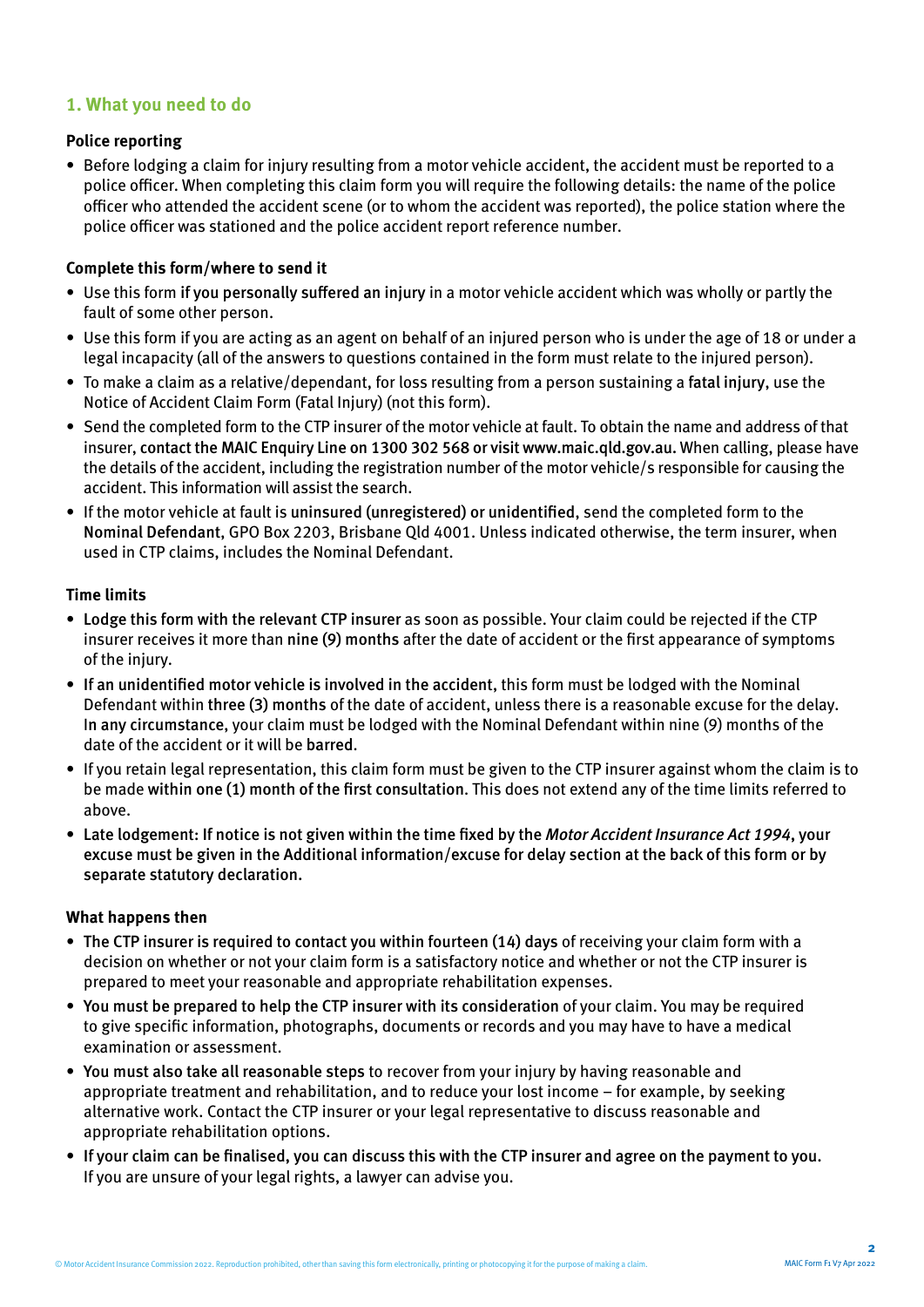# **2. Injured person**

| Title<br>Surname/family name                                                                                                                                         |                                  |                         | Given name/s |              |  |  |          |               |              |
|----------------------------------------------------------------------------------------------------------------------------------------------------------------------|----------------------------------|-------------------------|--------------|--------------|--|--|----------|---------------|--------------|
|                                                                                                                                                                      |                                  |                         |              |              |  |  |          |               |              |
| Former names/if known by other names                                                                                                                                 |                                  |                         |              |              |  |  |          | Date of birth |              |
|                                                                                                                                                                      |                                  |                         |              |              |  |  |          |               |              |
| <b>Marital status</b>                                                                                                                                                |                                  |                         |              | Gender       |  |  |          | DD/MM/YYYY    |              |
| $\Box$ Single                                                                                                                                                        | $\Box$ Married                   | $\Box$ De facto         |              |              |  |  |          |               |              |
| Best contact number                                                                                                                                                  |                                  | <b>Email address</b>    |              |              |  |  |          |               |              |
|                                                                                                                                                                      |                                  |                         |              |              |  |  |          |               |              |
| Home address (include unit number (if applicable), street number and street name)                                                                                    |                                  |                         |              |              |  |  |          |               |              |
|                                                                                                                                                                      |                                  |                         |              | Street type  |  |  |          |               |              |
| Suburb/town                                                                                                                                                          |                                  |                         |              | <b>State</b> |  |  | Postcode |               |              |
| Postal address (if different from home address)                                                                                                                      |                                  |                         |              |              |  |  |          |               |              |
|                                                                                                                                                                      |                                  |                         |              | Street type  |  |  |          |               |              |
| Suburb/town                                                                                                                                                          |                                  |                         |              | <b>State</b> |  |  | Postcode |               |              |
| Do you hold a Medicare card?                                                                                                                                         |                                  | If yes, Medicare number |              |              |  |  |          |               | Ref          |
| $\Box$ No<br>$\exists$ Yes                                                                                                                                           |                                  |                         |              |              |  |  |          |               |              |
| Do you require an interpreter?                                                                                                                                       |                                  |                         |              |              |  |  |          |               |              |
| $\square$ Yes<br>$\Box$ No                                                                                                                                           | $\blacklozenge$ If yes, language |                         |              |              |  |  |          |               |              |
| Have you made an application to the National Injury Insurance Scheme Queensland?                                                                                     |                                  |                         |              |              |  |  |          | $\exists$ Yes | $\Box$ No    |
| Are you a participant in the National Injury Insurance Scheme Queensland?                                                                                            |                                  |                         |              |              |  |  |          | $\Box$ Yes    | $\Box$ No    |
| Do you have any personal injury, illness or disability (either before or since the accident)                                                                         |                                  |                         |              |              |  |  |          | $\Box$ Yes    | $\Box$ No    |
| that may affect the extent of the disability resulting from the personal injury to which<br>this claim relates or may affect the amount of damages in any other way? |                                  |                         |              |              |  |  |          |               |              |
| Have you ever sustained a significant disability*?                                                                                                                   |                                  |                         |              |              |  |  |          | $\Box$ Yes    | $\Box$ No    |
| For a significant disability*, have you ever:                                                                                                                        |                                  |                         |              |              |  |  |          |               |              |
| - Made a claim for damages, social security benefits or compensation?                                                                                                |                                  |                         |              |              |  |  |          | $\exists$ Yes | $\Box$ No    |
| - Received any amount by way of damages, social security benefits or compensation?                                                                                   |                                  |                         |              |              |  |  |          | $\Box$ Yes    | $\square$ No |
| *Significant disability means any personal injury, illness or disability that either:                                                                                |                                  |                         |              |              |  |  |          |               |              |
| - May be relevant to the assessment of the extent of the injury suffered by the injured person in the accident; OR                                                   |                                  |                         |              |              |  |  |          |               |              |
| - Lasted (or its symptoms lasted) for four (4) weeks or more.                                                                                                        |                                  |                         |              |              |  |  |          |               |              |
| If yes to any question, please provide details of the injury, illness, disability, damages, entity claim was made<br>against, benefit and/or compensation.           |                                  |                         |              |              |  |  |          |               |              |
|                                                                                                                                                                      |                                  |                         |              |              |  |  |          |               |              |
|                                                                                                                                                                      |                                  |                         |              |              |  |  |          |               |              |
|                                                                                                                                                                      |                                  |                         |              |              |  |  |          |               |              |
|                                                                                                                                                                      |                                  |                         |              |              |  |  |          |               |              |
|                                                                                                                                                                      |                                  |                         |              |              |  |  |          |               |              |

**If you provide false or misleading information in relation to your claim, you may be prosecuted.** 

© Motor Accident Insurance Commission 2022. Reproduction prohibited, other than saving this form electronically, printing or photocopying it for the purpose of making a claim. I declare that the contents of this form, including attachments, are true. Where the contents of this form, including attachments, are based on information and belief, the contents are true to the best of my knowledge. **3** MAIC Form F1 V7 Apr 2022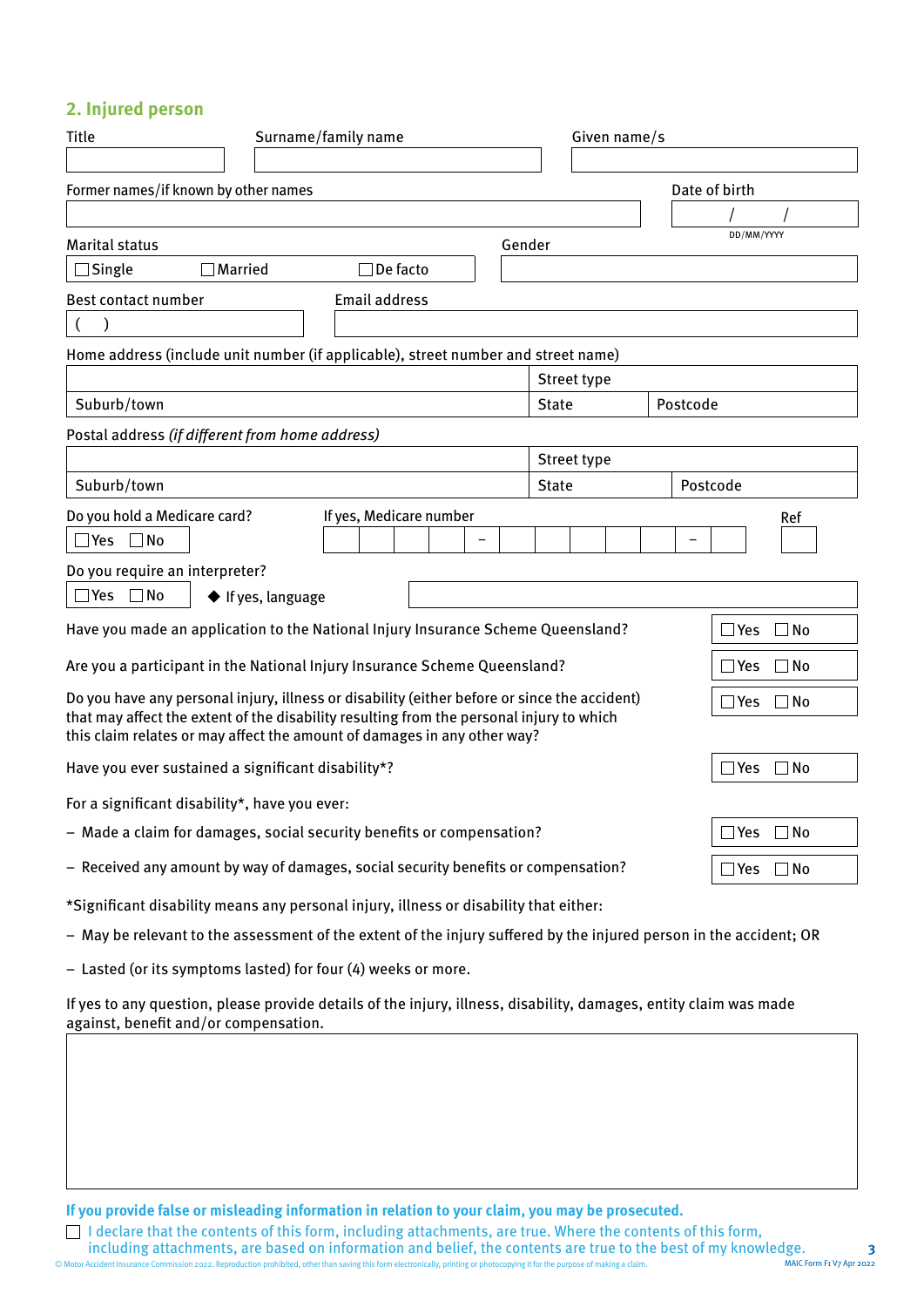# **3. Accident**

| Date of accident                                                                                          | Time of accident                           |                   |                           |
|-----------------------------------------------------------------------------------------------------------|--------------------------------------------|-------------------|---------------------------|
|                                                                                                           | $AM \Box PM$                               |                   |                           |
| DD/MM/YYYY                                                                                                | HH:MM                                      |                   |                           |
| Place of accident - include name of nearest cross road or property number                                 |                                            |                   |                           |
| <b>Address</b>                                                                                            |                                            |                   |                           |
|                                                                                                           |                                            | Street type       |                           |
| Suburb/town                                                                                               |                                            | <b>State</b>      | Postcode                  |
| What was your role in the accident?                                                                       |                                            |                   |                           |
| $\Box$ Driver/rider                                                                                       | $\Box$ Passenger/pillion<br>$\Box$ Cyclist | $\Box$ Pedestrian |                           |
| $\Box$ Other, please specify:                                                                             |                                            |                   |                           |
| If your role required the use of a seatbelt or helmet, were you wearing one?                              |                                            |                   | $\Box$ No<br>Yes          |
| If you were in or on a vehicle, what was its vehicle registration number and state of registration?       |                                            |                   |                           |
|                                                                                                           |                                            |                   |                           |
| Vehicle registration number                                                                               | <b>State</b>                               |                   |                           |
|                                                                                                           |                                            |                   |                           |
| Had you had any alcohol or drugs (including prescription drugs) in the last 12 hours before the accident? |                                            |                   |                           |
| Alcohol                                                                                                   | <b>Type</b>                                |                   | Quantity                  |
| $\Box$ No<br>$\square$ Yes<br>$\blacklozenge$ If yes                                                      |                                            |                   |                           |
| <b>Drugs</b>                                                                                              | Type                                       |                   | Quantity                  |
| $\Box$ No<br>$\Box$ Yes<br>$\blacklozenge$ If yes                                                         |                                            |                   |                           |
| If you were in or on a vehicle how many occupants, including the driver, were in or on that vehicle?      |                                            |                   |                           |
| If you were in a car, utility or truck, mark your seating position on the diagram to the right with an X. |                                            |                   |                           |
| Mark other occupants with an O.                                                                           |                                            |                   |                           |
| Describe how the accident happened. Who caused it and why are they to blame?                              |                                            |                   |                           |
|                                                                                                           |                                            |                   |                           |
|                                                                                                           |                                            |                   | <b>FRONT</b>              |
|                                                                                                           |                                            |                   |                           |
|                                                                                                           |                                            |                   |                           |
|                                                                                                           |                                            |                   |                           |
|                                                                                                           |                                            |                   |                           |
|                                                                                                           |                                            |                   |                           |
|                                                                                                           |                                            |                   |                           |
|                                                                                                           |                                            |                   | 3<br>2<br>1               |
|                                                                                                           |                                            |                   |                           |
|                                                                                                           |                                            |                   | <b>First row</b>          |
|                                                                                                           |                                            |                   | 5<br>6<br>4               |
|                                                                                                           |                                            |                   | Second row                |
|                                                                                                           |                                            |                   | 9<br>8                    |
|                                                                                                           |                                            |                   | Third row (if applicable) |
|                                                                                                           |                                            |                   |                           |
|                                                                                                           |                                            |                   | <b>REAR</b>               |
|                                                                                                           |                                            |                   |                           |

**If you provide false or misleading information in relation to your claim, you may be prosecuted.** 

© Motor Accident Insurance Commission 2022. Reproduction prohibited, other than saving this form electronically, printing or photocopying it for the purpose of making a claim. I declare that the contents of this form, including attachments, are true. Where the contents of this form, including attachments, are based on information and belief, the contents are true to the best of my knowledge. **4** MAIC Form F1 V7 Apr 2022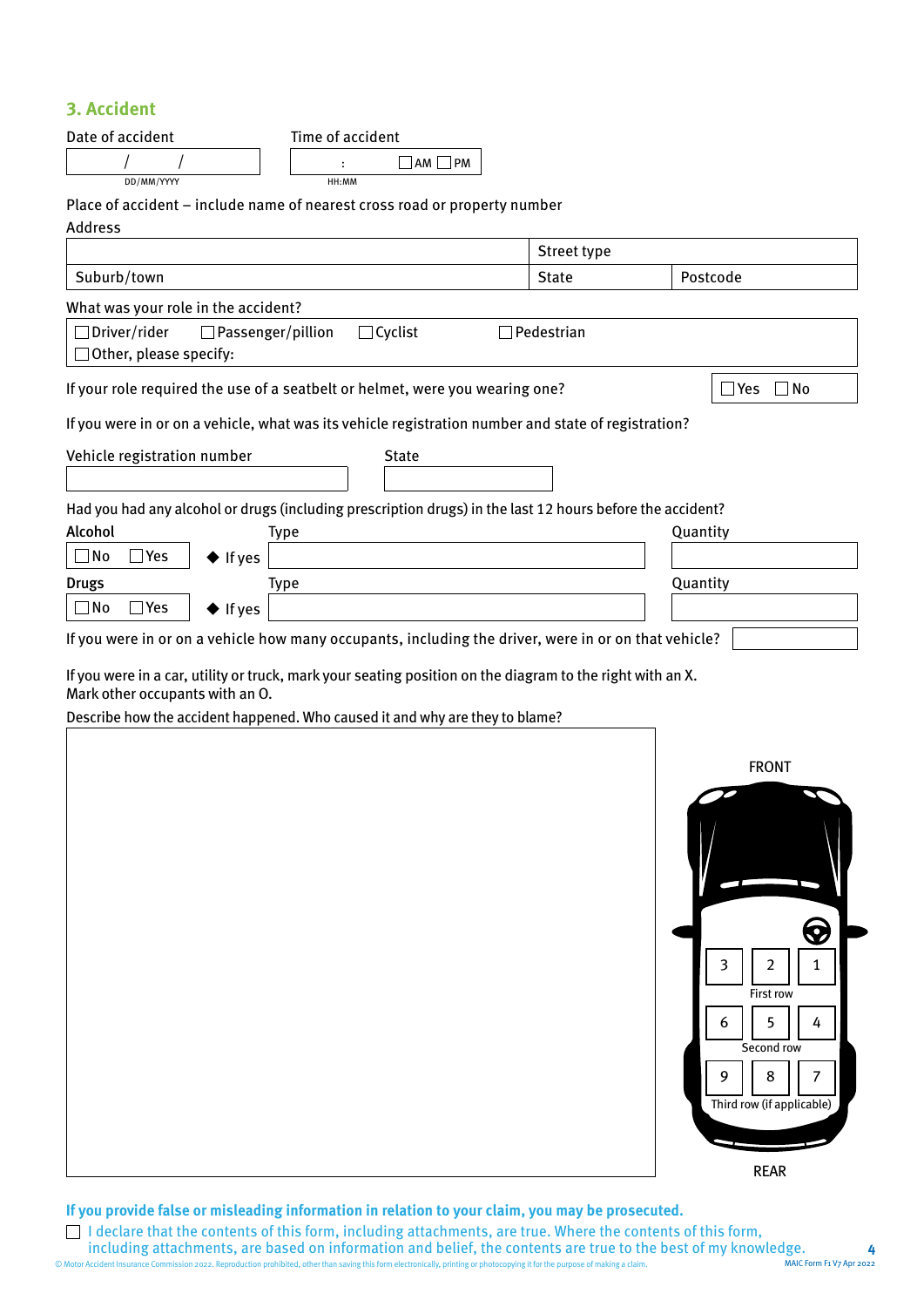Draw a diagram to assist your description. Mark the vehicle you were in by circling it (if applicable). Number the vehicles as shown in the example diagram. Vehicle 1 should be the vehicle that most caused the accident.

 $\overline{\phantom{a}}$ 

| Was a property damage claim lodged for the vehicle you were travelling in?<br>$\Box$ No<br>$\Box$ Yes<br>If yes, which insurer was the claim lodged with?<br>Policy number (if known)<br>Claim number (if known)<br>Vehicles in the accident<br>Vehicle 1 (Vehicle 1 is the vehicle considered most responsible for causing the accident)<br>Year of manufacture<br>Make (e.g. Toyota)<br>Registration number<br><b>State</b><br>Model (e.g. Camry)<br>Body type (e.g. sedan)<br>Colour<br>Name of owner<br>Address of owner (include unit number (if applicable), street number and street name)<br>Street type<br>Suburb/town<br>Postcode<br><b>State</b><br><b>Email address</b><br>Best contact number<br>Surname/family name of driver/rider<br>Given name/s of driver/rider<br>Address of driver/rider (include unit number (if applicable), street number and street name)<br>Street type<br>Suburb/town<br>Postcode<br><b>State</b><br><b>Email address</b><br>Best contact number<br>Had the driver/rider had any alcohol or drugs (including prescription drugs) in the last 12 hours before the accident?<br>Alcohol<br><b>Drugs</b><br>$\Box$ Don't know<br>$\Box$ Don't know<br>$\exists$ Yes<br>∃No<br>$\square$ Yes<br>No<br>If you provide false or misleading information in relation to your claim, you may be prosecuted.<br>I declare that the contents of this form, including attachments, are true. Where the contents of this form, |  |  | Example diagram<br>South<br>road<br>Intersection<br>East<br>1<br>road<br>2<br>Point of<br>impact |
|-------------------------------------------------------------------------------------------------------------------------------------------------------------------------------------------------------------------------------------------------------------------------------------------------------------------------------------------------------------------------------------------------------------------------------------------------------------------------------------------------------------------------------------------------------------------------------------------------------------------------------------------------------------------------------------------------------------------------------------------------------------------------------------------------------------------------------------------------------------------------------------------------------------------------------------------------------------------------------------------------------------------------------------------------------------------------------------------------------------------------------------------------------------------------------------------------------------------------------------------------------------------------------------------------------------------------------------------------------------------------------------------------------------------------------------------------------------|--|--|--------------------------------------------------------------------------------------------------|
|                                                                                                                                                                                                                                                                                                                                                                                                                                                                                                                                                                                                                                                                                                                                                                                                                                                                                                                                                                                                                                                                                                                                                                                                                                                                                                                                                                                                                                                             |  |  | $\Box$ Don't know                                                                                |
|                                                                                                                                                                                                                                                                                                                                                                                                                                                                                                                                                                                                                                                                                                                                                                                                                                                                                                                                                                                                                                                                                                                                                                                                                                                                                                                                                                                                                                                             |  |  |                                                                                                  |
|                                                                                                                                                                                                                                                                                                                                                                                                                                                                                                                                                                                                                                                                                                                                                                                                                                                                                                                                                                                                                                                                                                                                                                                                                                                                                                                                                                                                                                                             |  |  |                                                                                                  |
|                                                                                                                                                                                                                                                                                                                                                                                                                                                                                                                                                                                                                                                                                                                                                                                                                                                                                                                                                                                                                                                                                                                                                                                                                                                                                                                                                                                                                                                             |  |  |                                                                                                  |
|                                                                                                                                                                                                                                                                                                                                                                                                                                                                                                                                                                                                                                                                                                                                                                                                                                                                                                                                                                                                                                                                                                                                                                                                                                                                                                                                                                                                                                                             |  |  |                                                                                                  |
|                                                                                                                                                                                                                                                                                                                                                                                                                                                                                                                                                                                                                                                                                                                                                                                                                                                                                                                                                                                                                                                                                                                                                                                                                                                                                                                                                                                                                                                             |  |  |                                                                                                  |
|                                                                                                                                                                                                                                                                                                                                                                                                                                                                                                                                                                                                                                                                                                                                                                                                                                                                                                                                                                                                                                                                                                                                                                                                                                                                                                                                                                                                                                                             |  |  |                                                                                                  |
|                                                                                                                                                                                                                                                                                                                                                                                                                                                                                                                                                                                                                                                                                                                                                                                                                                                                                                                                                                                                                                                                                                                                                                                                                                                                                                                                                                                                                                                             |  |  |                                                                                                  |
|                                                                                                                                                                                                                                                                                                                                                                                                                                                                                                                                                                                                                                                                                                                                                                                                                                                                                                                                                                                                                                                                                                                                                                                                                                                                                                                                                                                                                                                             |  |  |                                                                                                  |
|                                                                                                                                                                                                                                                                                                                                                                                                                                                                                                                                                                                                                                                                                                                                                                                                                                                                                                                                                                                                                                                                                                                                                                                                                                                                                                                                                                                                                                                             |  |  |                                                                                                  |
|                                                                                                                                                                                                                                                                                                                                                                                                                                                                                                                                                                                                                                                                                                                                                                                                                                                                                                                                                                                                                                                                                                                                                                                                                                                                                                                                                                                                                                                             |  |  |                                                                                                  |
|                                                                                                                                                                                                                                                                                                                                                                                                                                                                                                                                                                                                                                                                                                                                                                                                                                                                                                                                                                                                                                                                                                                                                                                                                                                                                                                                                                                                                                                             |  |  |                                                                                                  |
|                                                                                                                                                                                                                                                                                                                                                                                                                                                                                                                                                                                                                                                                                                                                                                                                                                                                                                                                                                                                                                                                                                                                                                                                                                                                                                                                                                                                                                                             |  |  |                                                                                                  |
|                                                                                                                                                                                                                                                                                                                                                                                                                                                                                                                                                                                                                                                                                                                                                                                                                                                                                                                                                                                                                                                                                                                                                                                                                                                                                                                                                                                                                                                             |  |  |                                                                                                  |
|                                                                                                                                                                                                                                                                                                                                                                                                                                                                                                                                                                                                                                                                                                                                                                                                                                                                                                                                                                                                                                                                                                                                                                                                                                                                                                                                                                                                                                                             |  |  |                                                                                                  |
|                                                                                                                                                                                                                                                                                                                                                                                                                                                                                                                                                                                                                                                                                                                                                                                                                                                                                                                                                                                                                                                                                                                                                                                                                                                                                                                                                                                                                                                             |  |  |                                                                                                  |
|                                                                                                                                                                                                                                                                                                                                                                                                                                                                                                                                                                                                                                                                                                                                                                                                                                                                                                                                                                                                                                                                                                                                                                                                                                                                                                                                                                                                                                                             |  |  |                                                                                                  |
|                                                                                                                                                                                                                                                                                                                                                                                                                                                                                                                                                                                                                                                                                                                                                                                                                                                                                                                                                                                                                                                                                                                                                                                                                                                                                                                                                                                                                                                             |  |  |                                                                                                  |
|                                                                                                                                                                                                                                                                                                                                                                                                                                                                                                                                                                                                                                                                                                                                                                                                                                                                                                                                                                                                                                                                                                                                                                                                                                                                                                                                                                                                                                                             |  |  |                                                                                                  |
|                                                                                                                                                                                                                                                                                                                                                                                                                                                                                                                                                                                                                                                                                                                                                                                                                                                                                                                                                                                                                                                                                                                                                                                                                                                                                                                                                                                                                                                             |  |  |                                                                                                  |
|                                                                                                                                                                                                                                                                                                                                                                                                                                                                                                                                                                                                                                                                                                                                                                                                                                                                                                                                                                                                                                                                                                                                                                                                                                                                                                                                                                                                                                                             |  |  |                                                                                                  |
|                                                                                                                                                                                                                                                                                                                                                                                                                                                                                                                                                                                                                                                                                                                                                                                                                                                                                                                                                                                                                                                                                                                                                                                                                                                                                                                                                                                                                                                             |  |  |                                                                                                  |
|                                                                                                                                                                                                                                                                                                                                                                                                                                                                                                                                                                                                                                                                                                                                                                                                                                                                                                                                                                                                                                                                                                                                                                                                                                                                                                                                                                                                                                                             |  |  |                                                                                                  |
|                                                                                                                                                                                                                                                                                                                                                                                                                                                                                                                                                                                                                                                                                                                                                                                                                                                                                                                                                                                                                                                                                                                                                                                                                                                                                                                                                                                                                                                             |  |  |                                                                                                  |
|                                                                                                                                                                                                                                                                                                                                                                                                                                                                                                                                                                                                                                                                                                                                                                                                                                                                                                                                                                                                                                                                                                                                                                                                                                                                                                                                                                                                                                                             |  |  |                                                                                                  |
|                                                                                                                                                                                                                                                                                                                                                                                                                                                                                                                                                                                                                                                                                                                                                                                                                                                                                                                                                                                                                                                                                                                                                                                                                                                                                                                                                                                                                                                             |  |  |                                                                                                  |
|                                                                                                                                                                                                                                                                                                                                                                                                                                                                                                                                                                                                                                                                                                                                                                                                                                                                                                                                                                                                                                                                                                                                                                                                                                                                                                                                                                                                                                                             |  |  |                                                                                                  |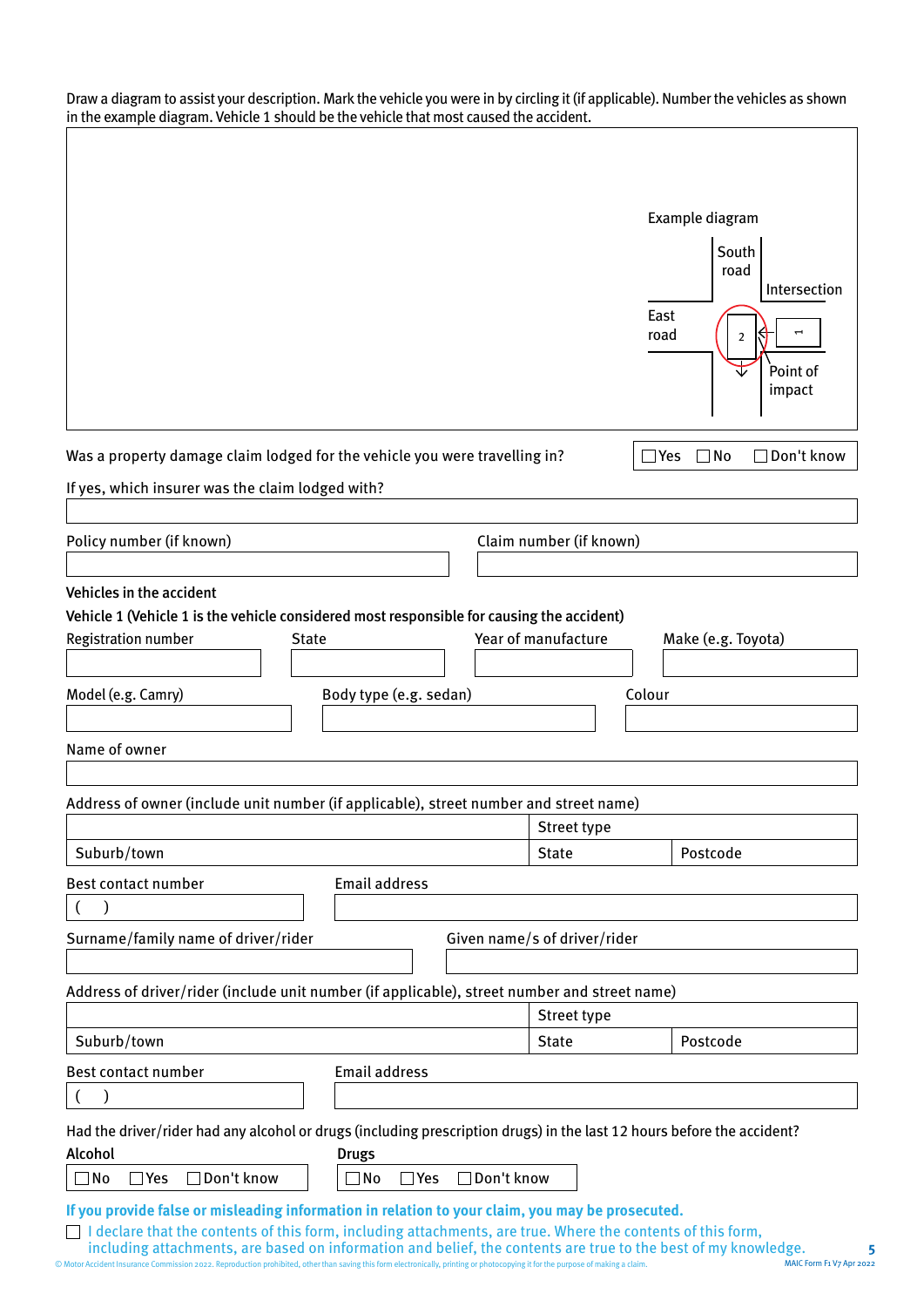Vehicle 2

| <b>Registration number</b>                                                                                                                                                              | <b>State</b>                      | Year of manufacture     |                              | Make (e.g. Toyota)   |
|-----------------------------------------------------------------------------------------------------------------------------------------------------------------------------------------|-----------------------------------|-------------------------|------------------------------|----------------------|
| Model (e.g. Camry)                                                                                                                                                                      |                                   | Body type (e.g. sedan)  |                              | Colour               |
| Name of owner                                                                                                                                                                           |                                   |                         |                              |                      |
| Address of owner (include unit number (if applicable), street number and street name)                                                                                                   |                                   |                         |                              |                      |
| Suburb/town                                                                                                                                                                             |                                   |                         | Street type<br><b>State</b>  | Postcode             |
| Best contact number                                                                                                                                                                     | <b>Email address</b>              |                         |                              |                      |
| $\overline{ }$<br>$\mathcal{E}$                                                                                                                                                         |                                   |                         |                              |                      |
| Surname/family name of driver/rider                                                                                                                                                     |                                   |                         | Given name/s of driver/rider |                      |
| Address of driver/rider (include unit number (if applicable), street number and street name)                                                                                            |                                   |                         |                              |                      |
|                                                                                                                                                                                         |                                   |                         | Street type                  |                      |
| Suburb/town                                                                                                                                                                             |                                   |                         | <b>State</b>                 | Postcode             |
| Best contact number<br>$\left($                                                                                                                                                         | <b>Email address</b>              |                         |                              |                      |
| Had the driver/rider had any alcohol or drugs (including prescription drugs) in the last 12 hours before the accident?<br>Alcohol<br>Don't know<br>$\square$ No<br>$\Box$ Yes<br>$\Box$ | <b>Drugs</b><br>$\Box$ No<br> Yes | Don't know<br>$\perp$   |                              |                      |
| If more than 2 vehicles, please provide the details on the additional information page/s at the back of this form.                                                                      |                                   |                         |                              |                      |
| 4. Witness<br>Did any person witness the accident?                                                                                                                                      |                                   |                         |                              | $\square$ No<br>⊿Yes |
| Surname/family name of witness                                                                                                                                                          |                                   | Given name/s of witness |                              |                      |
|                                                                                                                                                                                         |                                   |                         |                              |                      |
| Address of witness (include unit number (if applicable), street number and street name)                                                                                                 |                                   |                         |                              |                      |
|                                                                                                                                                                                         |                                   |                         | Street type                  |                      |
| Suburb/town                                                                                                                                                                             |                                   |                         | <b>State</b>                 | Postcode             |
| Best contact number                                                                                                                                                                     | <b>Email address</b>              |                         |                              |                      |
| $\overline{(}$                                                                                                                                                                          |                                   |                         |                              |                      |
| Surname/family name of witness                                                                                                                                                          |                                   | Given name/s of witness |                              |                      |
| Address of witness (include unit number (if applicable), street number and street name)                                                                                                 |                                   |                         |                              |                      |
|                                                                                                                                                                                         |                                   |                         | Street type                  |                      |
| Suburb/town                                                                                                                                                                             |                                   |                         | <b>State</b>                 | Postcode             |
| Best contact number<br>$\overline{ }$                                                                                                                                                   | <b>Email address</b>              |                         |                              |                      |
| If more than 2 witnesses, please provide the details on the additional information page/s at the back of this form.                                                                     |                                   |                         |                              |                      |
| If you provide false or misleading information in relation to your claim, you may be prosecuted.                                                                                        |                                   |                         |                              |                      |

© Motor Accident Insurance Commission 2022. Reproduction prohibited, other than saving this form electronically, printing or photocopying it for the purpose of making a claim. I declare that the contents of this form, including attachments, are true. Where the contents of this form, including attachments, are based on information and belief, the contents are true to the best of my knowledge. **6** MAIC Form F1 V7 Apr 2022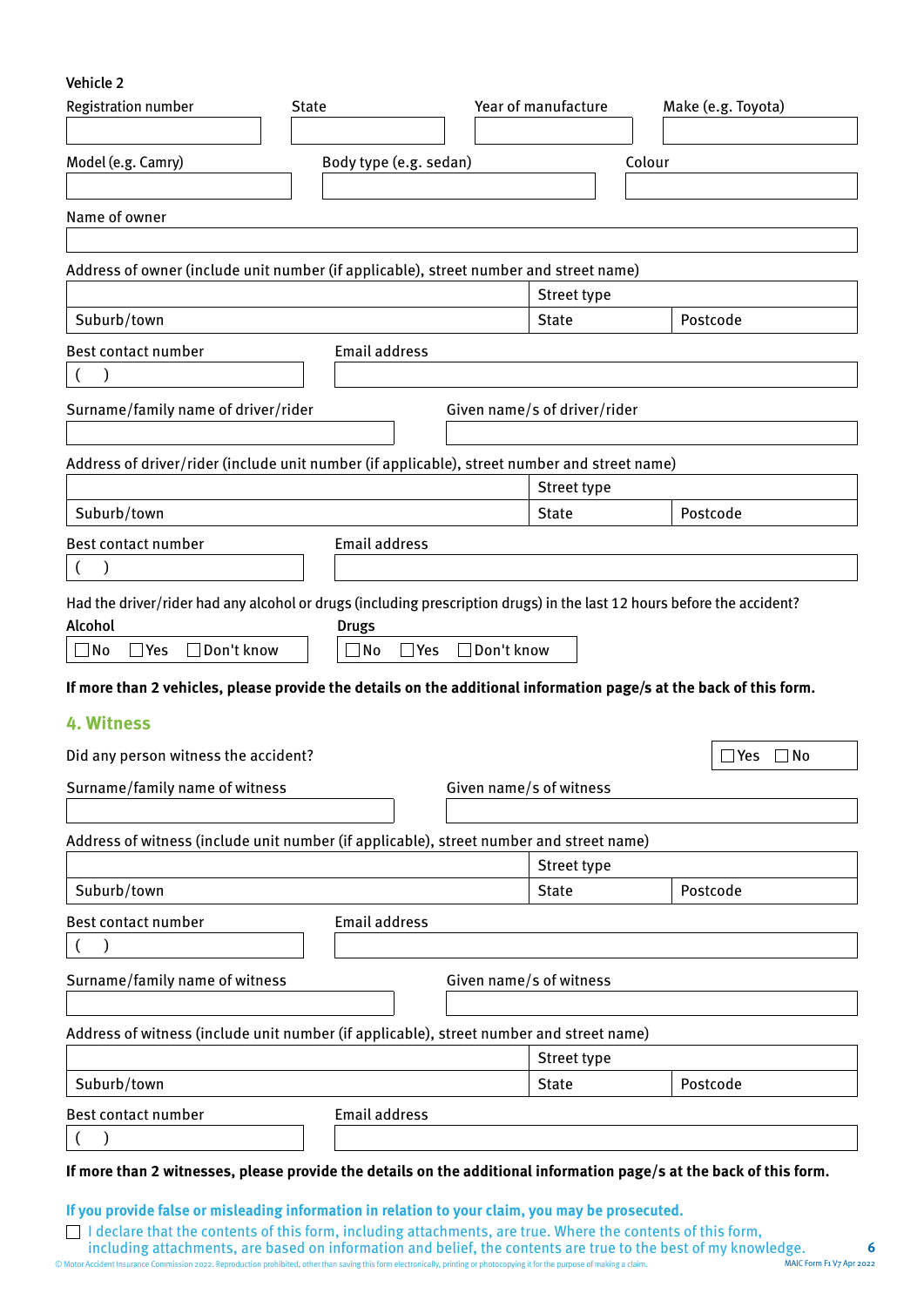# **5. Police report**

| Did the police come to the scene of the accident?                                                |                                   | $\Box$ No<br>]Yes                                               |
|--------------------------------------------------------------------------------------------------|-----------------------------------|-----------------------------------------------------------------|
| If not, you must report the accident to a police officer.                                        |                                   |                                                                 |
| Date reported to police<br>Police accident report reference number                               | <b>Police station</b>             |                                                                 |
|                                                                                                  |                                   |                                                                 |
| DD/MM/YYYY                                                                                       |                                   |                                                                 |
| Police officer's name                                                                            |                                   |                                                                 |
|                                                                                                  |                                   |                                                                 |
| 6. Employment at date of accident                                                                |                                   |                                                                 |
| Have you lost, or will you lose wages, salary, business or other income because of the accident? |                                   | $\Box$ No<br>$\exists$ Yes                                      |
| Occupation<br><b>Employment status</b>                                                           |                                   |                                                                 |
| <b>Full time</b><br>$\Box$ Part time                                                             | $\Box$ Casual<br>$\exists$ Other: |                                                                 |
| Employed                                                                                         |                                   |                                                                 |
| Name of employer                                                                                 |                                   |                                                                 |
|                                                                                                  |                                   |                                                                 |
| Address (workplace)                                                                              |                                   |                                                                 |
| Suburb/town                                                                                      | Street type<br><b>State</b>       | Postcode                                                        |
|                                                                                                  |                                   |                                                                 |
| Self-employed                                                                                    |                                   |                                                                 |
| Name of business                                                                                 |                                   |                                                                 |
| Address (workplace)                                                                              |                                   |                                                                 |
|                                                                                                  | Street type                       |                                                                 |
| Suburb/town                                                                                      | <b>State</b>                      | Postcode                                                        |
| Have you returned to work?                                                                       |                                   |                                                                 |
| $\square$ No<br>$\Box$ Yes<br>◆ If yes, date returned to work                                    |                                   |                                                                 |
|                                                                                                  | DD/MM/YYYY                        |                                                                 |
| If not employed or self-employed, what was your employment status?                               |                                   |                                                                 |
| $\Box$ Seeking work<br>$\Box$ Child<br>$\Box$ Student<br>$\Box$ Retired<br>$\Box$ Other:         | Home duties                       | $\Box$ Not employed (health reasons)                            |
| If not employed or self-employed, what was the source of your income?                            |                                   |                                                                 |
|                                                                                                  |                                   |                                                                 |
|                                                                                                  |                                   |                                                                 |
|                                                                                                  |                                   |                                                                 |
|                                                                                                  |                                   |                                                                 |
| Weekly gross (before tax) income                                                                 |                                   | Average weekly gross (before tax) income for the last 12 months |
|                                                                                                  |                                   |                                                                 |

**If you provide false or misleading information in relation to your claim, you may be prosecuted.** 

© Motor Accident Insurance Commission 2022. Reproduction prohibited, other than saving this form electronically, printing or photocopying it for the purpose of making a claim. I declare that the contents of this form, including attachments, are true. Where the contents of this form, including attachments, are based on information and belief, the contents are true to the best of my knowledge. **7** MAIC Form F1 V7 Apr 2022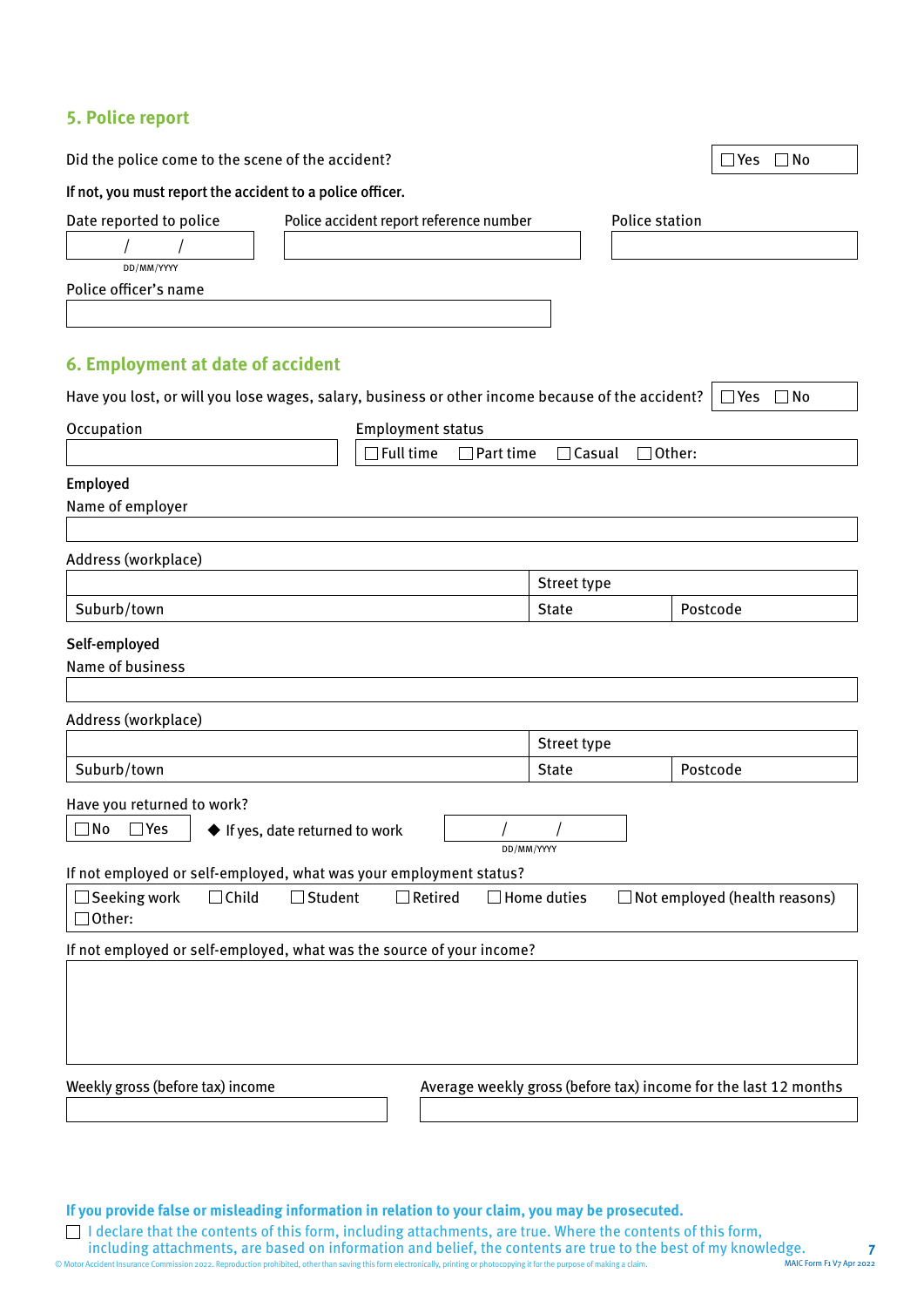Have you made (or will you make) a workers' compensation, income protection Have you made (or will you make) a workers' compensation, income protection<br>or any other type of claim for your injury?

| $\blacklozenge$ If yes, name of insurer                                                                                      | Claim number |            |
|------------------------------------------------------------------------------------------------------------------------------|--------------|------------|
|                                                                                                                              |              |            |
| 7. Legal representation                                                                                                      |              |            |
| When did you first consult a lawyer about the possibility of making a claim?<br>$\Box$ I have not consulted a lawyer         |              | DD/MM/YYYY |
| Have you retained a law practice?<br>$\Box$ No<br>Yes<br>$\Box$<br>$\blacklozenge$ If yes, date law practice retained to act | DD/MM/YYYY   |            |
| $\blacklozenge$ If yes, please advise name of law practice<br>Law practice name                                              |              |            |
|                                                                                                                              |              |            |

### **8. Payment to you/offer of settlement**

Are you in a position to accept payment to finalise your claim?  $\Box$  Yes  $\Box$  Yes  $\Box$  No

If yes, please provide the details of the nature and extent of your loss and the amount that you would be willing to accept to finalise your claim. If no, please advise the reason in the box below.

**Please attach any receipts, documents, medical reports, photographs or other evidence to support your claim.**  Remember to keep a copy for your own records.

### **9. Identification**

You must attach a certified copy of an identity document issued by a government which contains a colour photograph of you and which is current. This identity document is required to be certified by a lawyer, notary public, Commissioner for Declarations or a Justice of the Peace.

If you do not hold identification of this type, please attach a colour, passport-sized photograph of yourself taken within the last two years. This photograph should be a full-face view of your head and shoulders and be of good quality. This photograph is required to be certified by a person who has known you for at least one (1) year. They must write on the back or below the photograph: 'This is a true photograph of [your name]' and write their full name, the date and sign the photograph below this statement.

**The above identification requirements only apply to claimants who are aged 15 and over.**

**If you provide false or misleading information in relation to your claim, you may be prosecuted.** 

© Motor Accident Insurance Commission 2022. Reproduction prohibited, other than saving this form electronically, printing or photocopying it for the purpose of making a claim.  $\Box$  I declare that the contents of this form, including attachments, are true. Where the contents of this form, including attachments, are based on information and belief, the contents are true to the best of my knowledge. **8** MAIC Form F1 V7 Apr 2022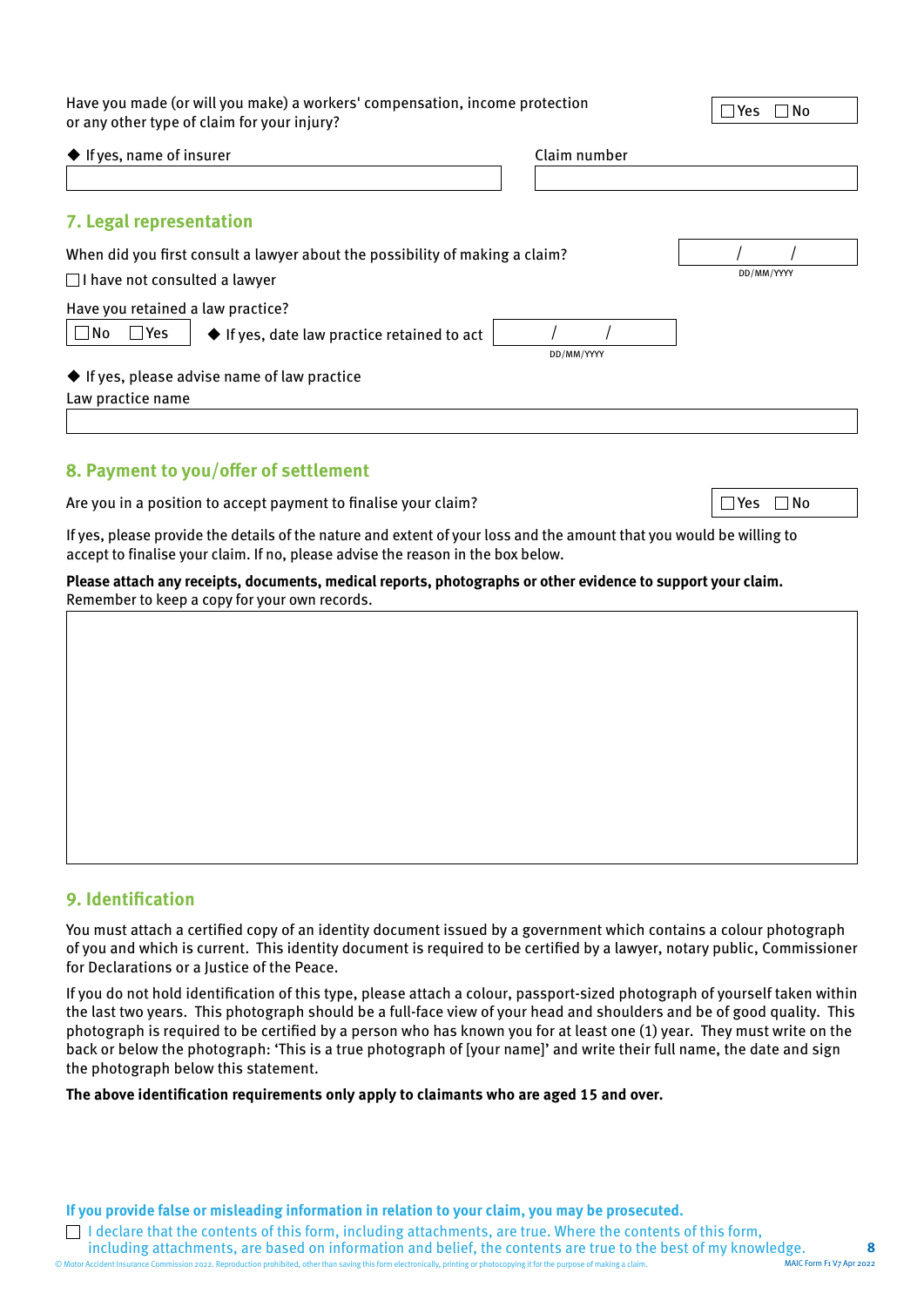# **10. Declaration and authorisation**

#### **Protection of privacy**

- The information collected by this Notice of Accident Claim Form, and through the course of your claim, is collected and handled in accordance with the *Motor Accident Insurance Act 1994* and the *Motor Accident Insurance Regulation 2018*  and may be disclosed to such bodies as the Motor Accident Insurance Commission (MAIC), the Nominal Defendant, and other insurers or parties involved in the assessment of your claim, such as those indicated below.
- The information is collected so as to encourage the speedy resolution of personal injury claims resulting from motor vehicle accidents, and to assist MAIC in administering the statutory insurance scheme and carrying out its functions under the *Motor Accident Insurance Act 1994* and *Motor Accident Insurance Regulation 2018*, which include conducting research about the scheme and detecting fraud.
- Failure to provide all or part of the information may delay or prevent the progress of your claim.
- You are able to gain access to the personal information held as provided by the *Privacy Act 1988 (C'th)*, or if the information is held by the Queensland Government you are able to gain access to the information as provided by the *Information Privacy Act 2009*.

#### **Authority to obtain information**

The claimant must complete all the information required in this Notice of Accident Claim Form.

- ± This form may be signed by the injured person, an agent of the injured person (if the injured person is under the age of 18 or under a legal incapacity) or a substitute signatory (if the injured person directs them to sign the form). If you require further information about who can sign this form, you should visit **[maic.qld.gov.au/substitute](http://maic.qld.gov.au/substitute-signing-fact-sheet)[signing-fact-sheet](http://maic.qld.gov.au/substitute-signing-fact-sheet)**. The signing of this form constitutes the injured person's written permission to allow the insurer to obtain records or information that may affect their claim (including information on their pre-accident circumstances). Persons and entities from whom information may be obtained from or provided to include:
- other licensed insurers
- an insurer carrying on the business of providing CTP insurance, workers' compensation, personal accident or illness insurance, or insurance against the loss of income through disability (Note: An insurer includes a reinsurer and/or overseas reinsurer)
- a department, agency or instrumentality of the Commonwealth, the State or another State administering police, transport, taxation or social welfare laws
- a hospital (including a private hospital)
- the ambulance services or other emergency service
- a doctor, professional provider of rehabilitation services or person professionally qualified to assess cognitive, functional or vocational capacity
- an employer (or previous employer)
- an educational institution
- the Office of the Director of Public Prosecutions
- the Legal Services Commission
- the Queensland Workers' Compensation Regulatory Authority
- National Injury Insurance Agency Queensland

Under Section 87U of the *Motor Accident Insurance Act 1994* (Qld) a person can be fined up to 150 penalty units (which, as at 1 July 2021, is \$20,677.50) or be imprisoned for up to one (1) year for knowingly providing false or misleading statements and/or documents in and with this form and in connection with the claim generally. All information you provide in the Notice of Accident Claim Form must be true to the best of your knowledge. Refer to the *Penalties and Sentences Act 1992* (Qld) for the value of a penalty unit.

I hereby authorise the insurer against whom this claim is made or the claim manager to contact those persons and entities aforementioned and to obtain information and documents relevant to the claim. I hereby authorise those persons or entities listed in this section to provide information and documents to the insurer or the claim manager against whom this claim is made.

**If you provide false or misleading information in relation to your claim, you may be prosecuted.** 

© Motor Accident Insurance Commission 2022. Reproduction prohibited, other than saving this form electronically, printing or photocopying it for the purpose of making a claim. I declare that the contents of this form, including attachments, are true. Where the contents of this form, including attachments, are based on information and belief, the contents are true to the best of my knowledge. **9** MAIC Form F1 V7 Apr 2022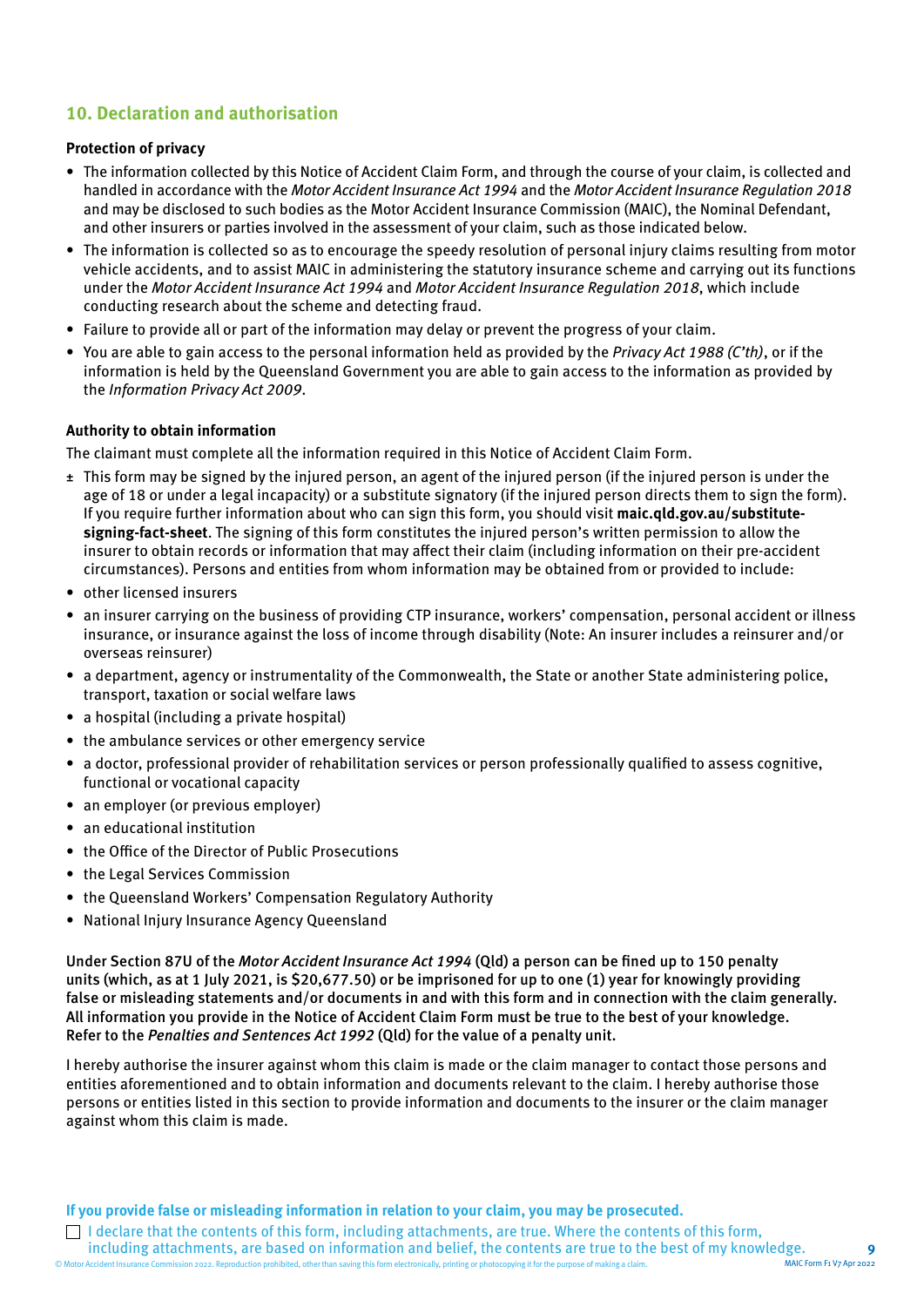I have read and understood the contents of this form, including attachments. By virtue of the provisions of the *Oaths Act 1867*, I declare that the contents of this form, including attachments, are true. Where the contents of this form, including attachments, are based on information and belief, the contents are true to the best of my knowledge. I understand that a person who provides a false matter in a declaration commits an offence.

| Signature of: □ Injured person or □ Agent of injured person or □ Substitute signatory                   |                      |                         |                                                 | Date       |
|---------------------------------------------------------------------------------------------------------|----------------------|-------------------------|-------------------------------------------------|------------|
|                                                                                                         |                      |                         |                                                 |            |
| If signing as substitute signatory*:                                                                    |                      |                         |                                                 | DD/MM/YYYY |
| I confirm I have been directed by the injured person/agent to sign this form and I have legal capacity. |                      |                         |                                                 |            |
| Surname/family name of injured person                                                                   |                      |                         | Given name/s of injured person                  |            |
|                                                                                                         |                      |                         |                                                 |            |
| Date of birth of injured person                                                                         | Date of accident     |                         |                                                 |            |
|                                                                                                         |                      |                         |                                                 |            |
| DD/MM/YYYY                                                                                              | DD/MM/YYYY           |                         |                                                 |            |
| Taken and declared before me**                                                                          |                      |                         |                                                 |            |
| Signature of witness                                                                                    |                      | Place                   |                                                 | Date       |
|                                                                                                         |                      |                         |                                                 | DD/MM/YYYY |
| Surname/family name of witness                                                                          |                      | Given name/s of witness |                                                 |            |
|                                                                                                         |                      |                         |                                                 |            |
| Address where claim form witnessed (include unit number (if applicable), street number and street name) |                      |                         |                                                 |            |
|                                                                                                         |                      |                         | Street type                                     |            |
| Suburb/town                                                                                             |                      |                         | <b>State</b>                                    | Postcode   |
| Qualification of witness                                                                                |                      |                         | Seal of office (if applicable)                  |            |
|                                                                                                         |                      |                         |                                                 |            |
|                                                                                                         |                      |                         |                                                 |            |
| ± Details of agent of injured person (if applicable)<br>Surname/family name of agent                    |                      |                         |                                                 |            |
|                                                                                                         |                      | Given name/s of agent   |                                                 |            |
|                                                                                                         |                      |                         |                                                 |            |
| Address of agent                                                                                        |                      |                         | Street type                                     |            |
|                                                                                                         |                      |                         |                                                 |            |
| Suburb/town                                                                                             |                      |                         | State                                           | Postcode   |
| Best contact number                                                                                     | <b>Email address</b> |                         |                                                 |            |
|                                                                                                         |                      |                         |                                                 |            |
| Relationship to the injured person                                                                      |                      |                         | Reason why the injured person cannot sign       |            |
|                                                                                                         |                      |                         |                                                 |            |
| ± Details of substitute signatory (if applicable)                                                       |                      |                         |                                                 |            |
| Surname/family name of substitute signatory                                                             |                      |                         | Given name/s of substitute signatory            |            |
|                                                                                                         |                      |                         |                                                 |            |
| Relationship to the injured person/agent                                                                |                      |                         | Reason why the injured person/agent cannot sign |            |
|                                                                                                         |                      |                         |                                                 |            |
|                                                                                                         |                      |                         |                                                 |            |

**\* For further information on who can be a substitute signatory, please visit [maic.qld.gov.au/substitute-signing-fact-sheet.](http://maic.qld.gov.au/substitute-signing-fact-sheet) \*\* For further information on who can witness this form, please visit [maic.qld.gov.au/witness-signing-fact-sheet](http://maic.qld.gov.au/witness-signing-fact-sheet).**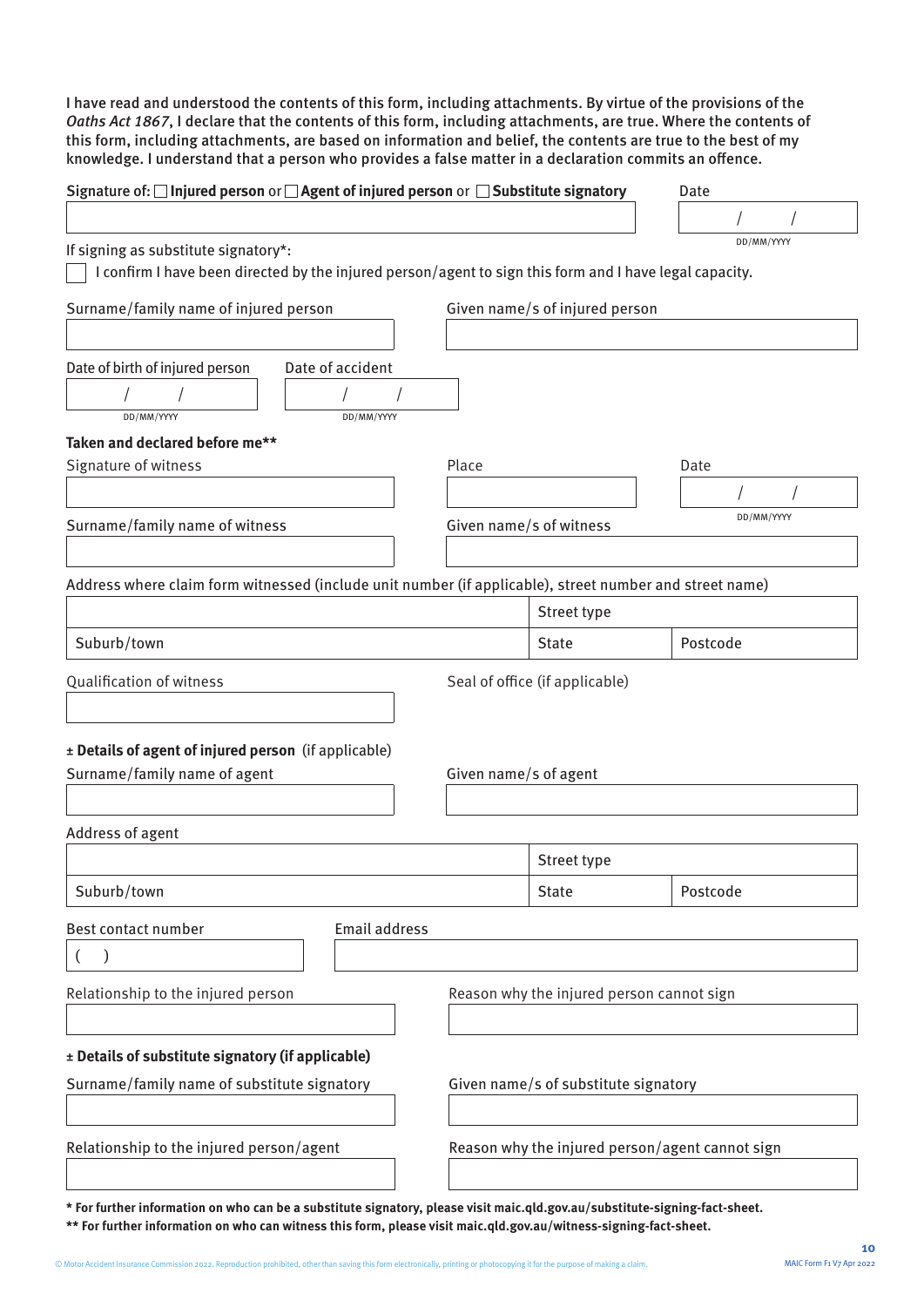# **Medical Certificate**

This Medical Certificate is to accompany your Notice of Accident Claim Form and must be completed by a medical practitioner. For information about Queensland's Compulsory Third Party (CTP) insurance scheme and completing the Medical Certificate, phone the MAIC Enquiry line on 1300 302 568 or visit **[maic.qld.gov.au/for-health-providers/providing-medical-certificates](https://maic.qld.gov.au/for-health-providers/providing-medical-certificates)**.

### **Injured person**

| Surname/family name                                                                                                       | Given name/s                            |                                                   | Date of birth |               |           |
|---------------------------------------------------------------------------------------------------------------------------|-----------------------------------------|---------------------------------------------------|---------------|---------------|-----------|
|                                                                                                                           |                                         |                                                   |               |               |           |
| <b>Medical information</b>                                                                                                |                                         |                                                   |               | DD/MM/YYYY    |           |
|                                                                                                                           |                                         |                                                   |               |               |           |
| Date of accident                                                                                                          | Date of initial examination by a doctor |                                                   |               |               |           |
| DD/MM/YYYY                                                                                                                | DD/MM/YYYY                              | Did you physically examine the<br>injured person? |               | $\exists$ Yes | No        |
|                                                                                                                           |                                         | ◆ If yes, on what date?                           |               |               |           |
|                                                                                                                           |                                         |                                                   |               | DD/MM/YYYY    |           |
| Are the injuries/conditions consistent with the circumstances of the motor accident described to you?                     |                                         | $\exists$ Yes                                     | $\Box$ No     |               |           |
| Was the injured person an existing patient of yours, or your medical practice, as at the date of the accident?            |                                         |                                                   |               | $\Box$ Yes    | $\Box$ No |
| Medical diagnosis and description of injury                                                                               |                                         |                                                   |               |               |           |
|                                                                                                                           |                                         |                                                   |               |               |           |
|                                                                                                                           |                                         |                                                   |               |               |           |
|                                                                                                                           |                                         |                                                   |               |               |           |
|                                                                                                                           |                                         |                                                   |               |               |           |
|                                                                                                                           |                                         |                                                   |               |               |           |
|                                                                                                                           |                                         |                                                   |               |               |           |
|                                                                                                                           |                                         |                                                   |               |               |           |
|                                                                                                                           |                                         |                                                   |               |               |           |
| Clinical findings (symptoms, results of any investigations, and details of treatment/rehabilitation to date)              |                                         |                                                   |               |               |           |
|                                                                                                                           |                                         |                                                   |               |               |           |
|                                                                                                                           |                                         |                                                   |               |               |           |
|                                                                                                                           |                                         |                                                   |               |               |           |
|                                                                                                                           |                                         |                                                   |               |               |           |
|                                                                                                                           |                                         |                                                   |               |               |           |
|                                                                                                                           |                                         |                                                   |               |               |           |
|                                                                                                                           |                                         |                                                   |               |               |           |
|                                                                                                                           |                                         |                                                   |               |               |           |
| Was the injured person treated at a hospital?                                                                             |                                         |                                                   |               | $\square$ Yes | ∐ No      |
| Name of hospital                                                                                                          |                                         |                                                   |               |               |           |
|                                                                                                                           |                                         |                                                   |               |               |           |
| If the injured person was admitted to hospital, was it for longer than 24 hours?                                          |                                         |                                                   |               | $\sqcup$ Yes  | ∣No       |
| Did the injured person require an ambulance?                                                                              |                                         |                                                   |               | ∣Yes          | l No      |
| I am a registered medical practitioner and to the best of my knowledge the information provided here is true and correct. |                                         |                                                   |               |               |           |
| Initial of medical practitioner                                                                                           |                                         |                                                   |               |               |           |
|                                                                                                                           |                                         |                                                   |               |               |           |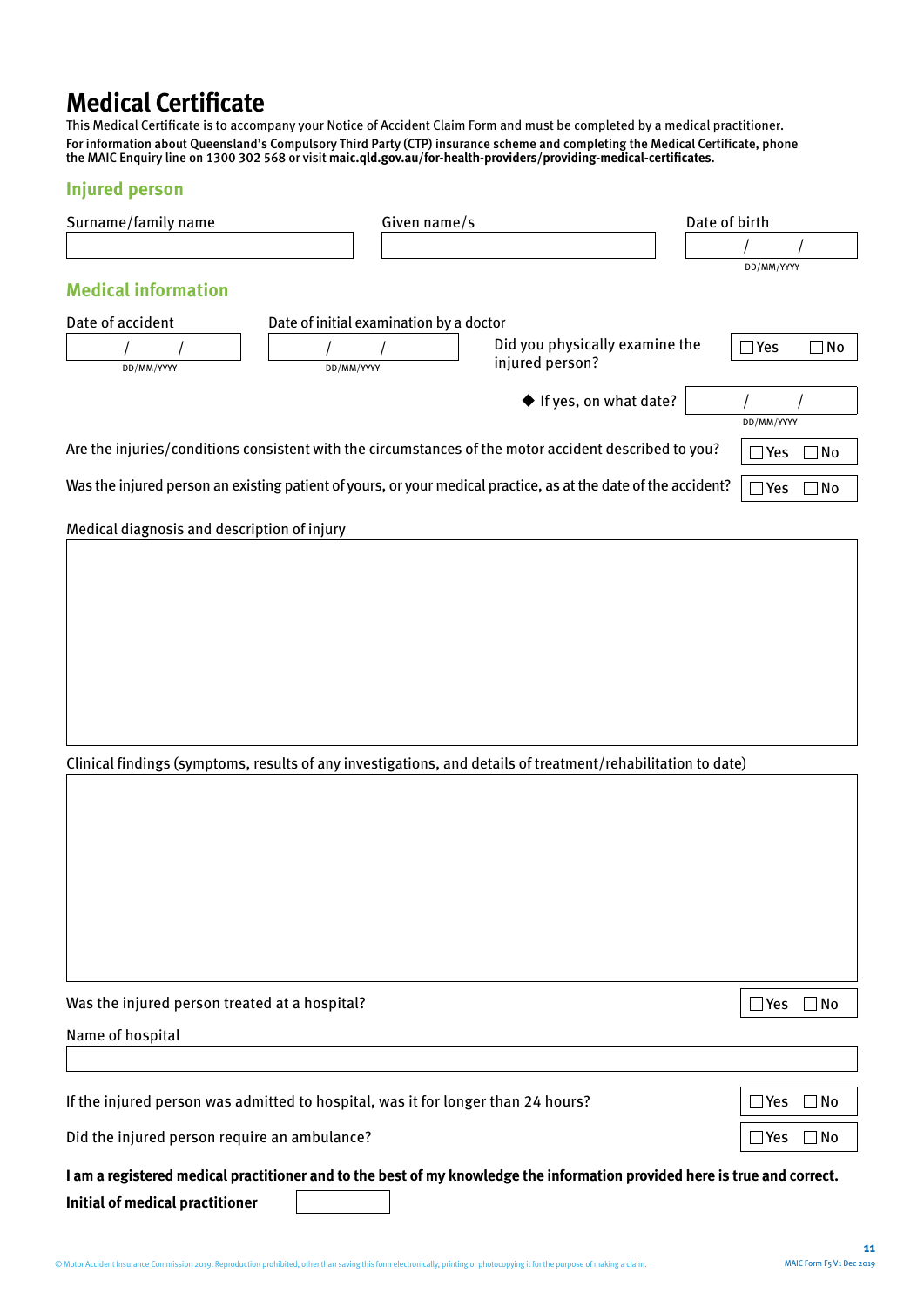# Proposed treatment plan

Treatment likely to be required

| $\Box$ Nil<br>$\Box$ Short term (<6 weeks)                                                                                                                      | $\Box$ Medium term (6 – 12 weeks) |                            | $\Box$ Long term (>12 weeks) |
|-----------------------------------------------------------------------------------------------------------------------------------------------------------------|-----------------------------------|----------------------------|------------------------------|
| Details of treatment plan (including recommendations and advice to patient)                                                                                     |                                   |                            |                              |
|                                                                                                                                                                 |                                   |                            |                              |
| Referred to<br><b>Type</b>                                                                                                                                      | Name of person/practice           |                            | Best contact number          |
| $\Box$ Specialist                                                                                                                                               |                                   |                            |                              |
| $\Box$ Therapy                                                                                                                                                  |                                   |                            |                              |
| $\Box$ Other                                                                                                                                                    |                                   |                            |                              |
|                                                                                                                                                                 |                                   |                            |                              |
| Describe the injured person's fitness for work                                                                                                                  |                                   |                            | Date of next medical review  |
| $\Box$ Fit to resume normal duties on                                                                                                                           | DD/MM/YYYY                        |                            | DD/MM/YYYY                   |
| $\Box$ Fit for alternative duties on                                                                                                                            |                                   |                            |                              |
|                                                                                                                                                                 | DD/MM/YYYY                        |                            |                              |
| $\Box$ Unfit for work from                                                                                                                                      | to                                |                            |                              |
| DD/MM/YYYY                                                                                                                                                      | DD/MM/YYYY                        |                            |                              |
| <b>Medical practitioner's information</b>                                                                                                                       |                                   |                            |                              |
| Medical practitioner's name                                                                                                                                     |                                   | Professional qualification |                              |
|                                                                                                                                                                 |                                   |                            |                              |
| Medicare provider number                                                                                                                                        |                                   | AHPRA registration number  |                              |
|                                                                                                                                                                 |                                   |                            |                              |
| Telephone number                                                                                                                                                | Hospital/practice name            |                            |                              |
| $\mathcal{E}$                                                                                                                                                   |                                   |                            |                              |
| <b>Email address</b>                                                                                                                                            |                                   |                            |                              |
|                                                                                                                                                                 |                                   |                            |                              |
| Hospital/practice address (include unit number (if applicable), street number and street name)                                                                  |                                   |                            |                              |
|                                                                                                                                                                 |                                   | Street type                |                              |
| Suburb/town                                                                                                                                                     |                                   | <b>State</b>               | Postcode                     |
| I declare that I am a registered medical practitioner and to the best of my knowledge the information provided here<br>is true and correct.<br><b>Signature</b> |                                   |                            | <b>Date</b>                  |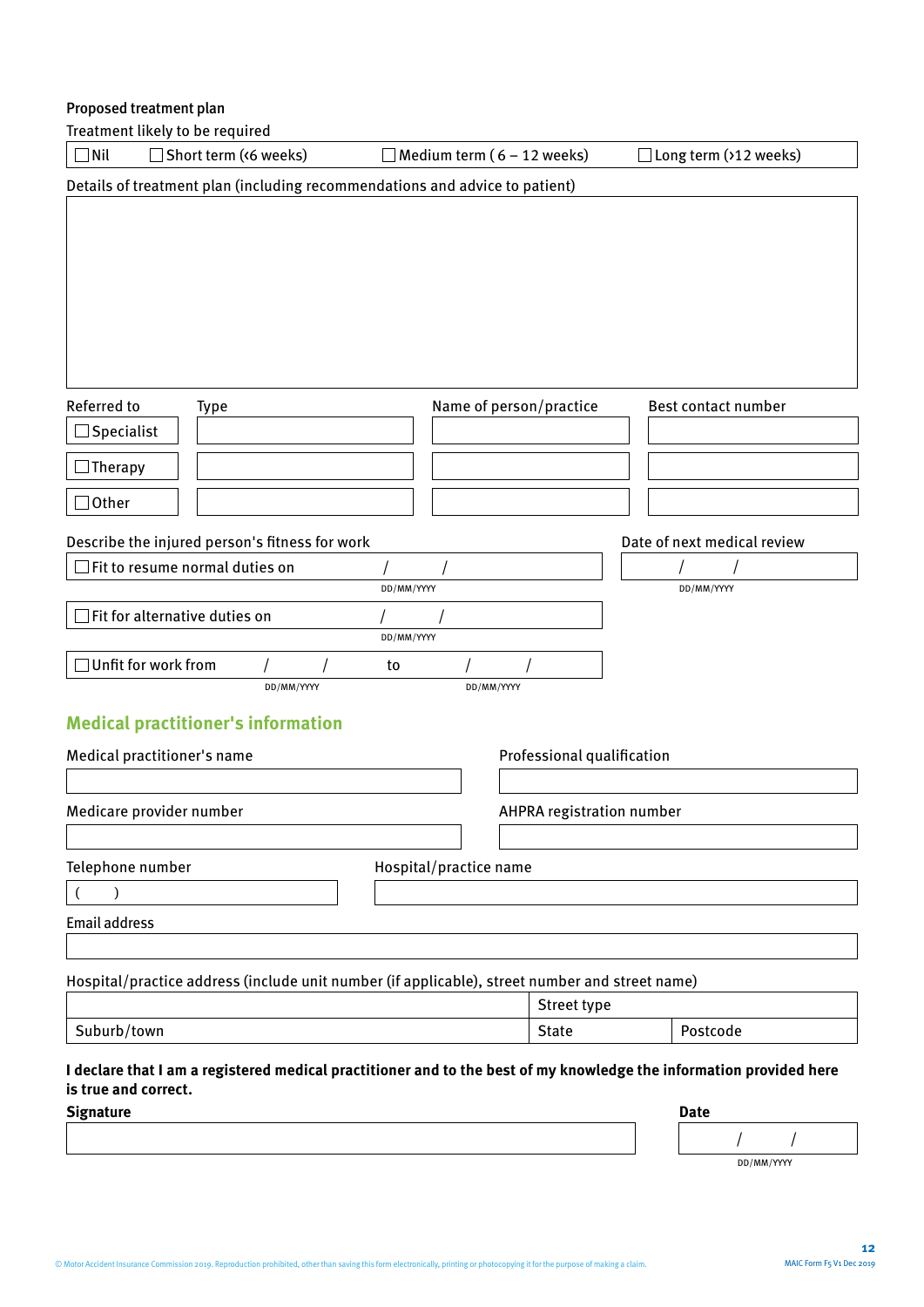# **Claimant Certificate**

#### **Pursuant to section 18(1A) of the** *Motor Accident Insurance Regulation 2018.* **Statutory Declaration made pursuant to the** *Oaths Act 1867.* **Notice to claimant**

You are required to sign this certificate to the best of your knowledge in the presence of an eligible witness. If you require further information about why you need to sign the certificate or have any concerns about the certificate, you should visit **www.maic.qld.gov.au/for-injured-people**.

| I,                                                                                                                                                                                                                                                                                                                                                                                                                                                                                                                                                                                                                     | of                                   |                                           |            |
|------------------------------------------------------------------------------------------------------------------------------------------------------------------------------------------------------------------------------------------------------------------------------------------------------------------------------------------------------------------------------------------------------------------------------------------------------------------------------------------------------------------------------------------------------------------------------------------------------------------------|--------------------------------------|-------------------------------------------|------------|
| in the State or Territory of                                                                                                                                                                                                                                                                                                                                                                                                                                                                                                                                                                                           |                                      | , do solemnly and sincerely declare that: |            |
| 1. I am the claimant in respect of a claim for damages for personal injury arising from a motor vehicle accident which<br>("the claim").<br>occurred on<br>DD/MM/YYYY                                                                                                                                                                                                                                                                                                                                                                                                                                                  |                                      |                                           |            |
| 2. I make this claim on my own initiative.                                                                                                                                                                                                                                                                                                                                                                                                                                                                                                                                                                             |                                      |                                           |            |
| Please check the box which applies to this claim:<br>3A. I was not personally approached or contacted by a person and solicited or induced to make this claim; OR<br>3B. I was personally approached or contacted by a person and solicited or induced to make this claim.<br>The name and contact details of this person are as follows:                                                                                                                                                                                                                                                                              |                                      |                                           |            |
| The circumstances in which this person approached or contacted me are as follows (e.g. in person, by telephone,<br>email or other form of communication and by whom and when):                                                                                                                                                                                                                                                                                                                                                                                                                                         |                                      |                                           |            |
| Please check the box which applies to this claim:<br>4A. I have not retained a law practice to act for me in relation to the claim; OR<br>4B. I am not aware of the law practice that I have retained giving consideration (i.e. a fee, gift or benefit) to a person<br>for my referral to, or engagement of, this law practice; OR<br>4C. I am aware of the law practice that I have retained giving consideration (i.e. a fee, gift or benefit) to a person for<br>my referral to, or engagement of, this law practice. The details of this consideration are as follows<br>(e.g. amount paid, amount paid to whom): |                                      |                                           |            |
| I have read and understood the contents of this form. By virtue of the provisions of the Oaths Act 1867, I declare that the<br>contents of this form are true. Where the contents of this form are based on information and belief, the contents are true<br>to the best of my knowledge. I understand that a person who provides a false matter in a declaration commits an offence.<br>Signature of claimant/substitute signatory                                                                                                                                                                                    |                                      | Date                                      |            |
|                                                                                                                                                                                                                                                                                                                                                                                                                                                                                                                                                                                                                        |                                      |                                           | DD/MM/YYYY |
| If signing as substitute signatory*:<br>I confirm I have been directed by the claimant to sign this form and I have legal capacity.                                                                                                                                                                                                                                                                                                                                                                                                                                                                                    |                                      |                                           |            |
| Taken and declared before me**<br>Signature of witness                                                                                                                                                                                                                                                                                                                                                                                                                                                                                                                                                                 | Place                                | Date                                      |            |
|                                                                                                                                                                                                                                                                                                                                                                                                                                                                                                                                                                                                                        |                                      |                                           |            |
| Surname/family name of witness                                                                                                                                                                                                                                                                                                                                                                                                                                                                                                                                                                                         | Given name/s of witness              |                                           |            |
| Qualification of witness (e.g. JP, C.Dec, lawyer, etc)                                                                                                                                                                                                                                                                                                                                                                                                                                                                                                                                                                 | Seal of office (if applicable)       |                                           |            |
| ± Details of substitute signatory (if applicable)<br>Surname/family name of substitute signatory                                                                                                                                                                                                                                                                                                                                                                                                                                                                                                                       | Given name/s of substitute signatory |                                           |            |
| Relationship to the claimant                                                                                                                                                                                                                                                                                                                                                                                                                                                                                                                                                                                           | Reason why the claimant cannot sign  |                                           |            |

**\* For further information on who can be a substitute signatory, please visit [maic.qld.gov.au/substitute-signing-fact-sheet.](http://maic.qld.gov.au/substitute-signing-fact-sheet)**

**\*\* For further information on who can witness this form, please visit [maic.qld.gov.au/witness-signing-fact-sheet](http://maic.qld.gov.au/witness-signing-fact-sheet).**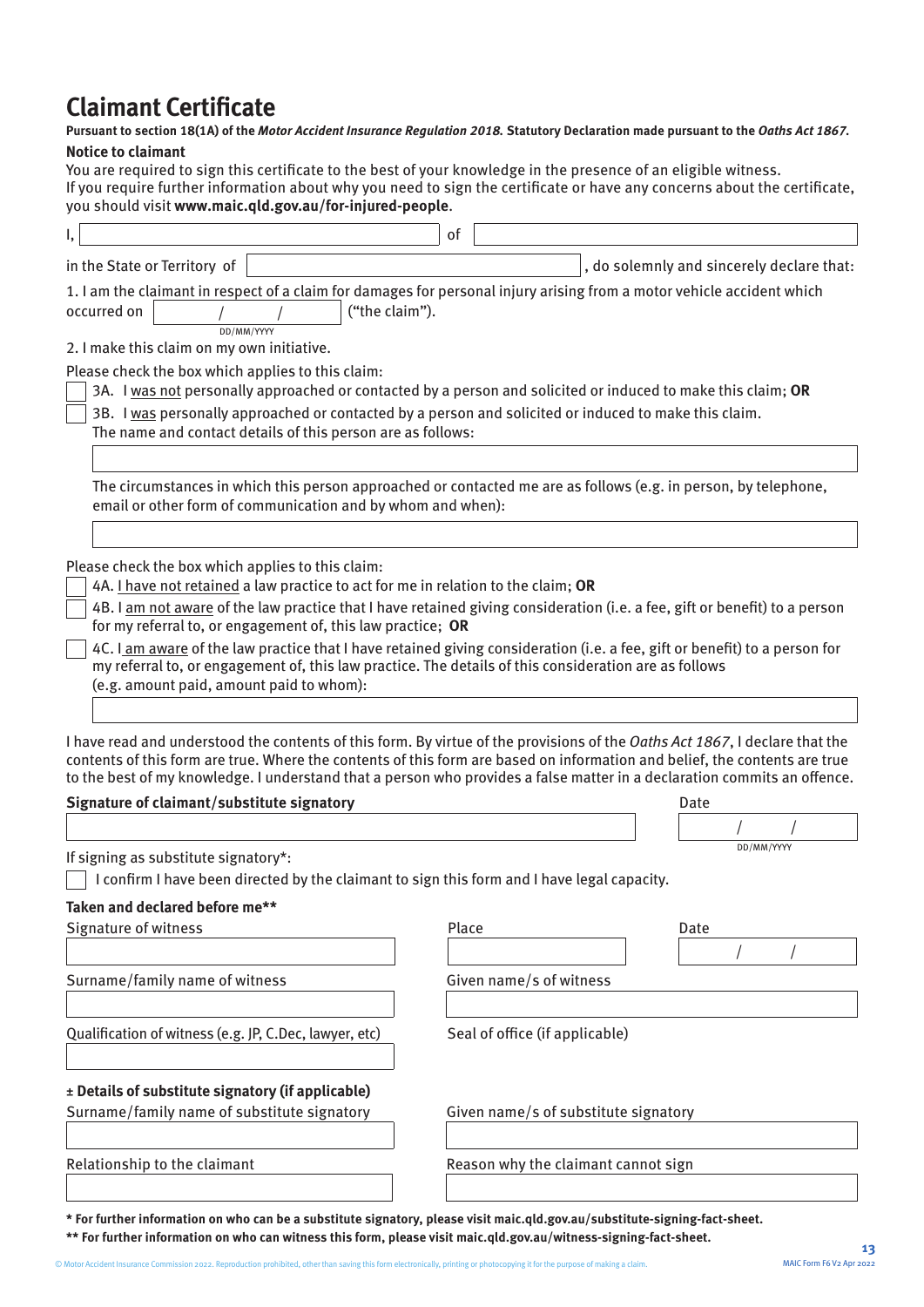# **Law Practice Certificate**

**Pursuant to Part 4 Division 2A of the** *Motor Accident Insurance Act 1994* **Statutory Declaration made pursuant to the** *Oaths Act 1867*

| I,                                                                                                                                                                                                                                                                                                                                                                                                       | of                                   |                                           |
|----------------------------------------------------------------------------------------------------------------------------------------------------------------------------------------------------------------------------------------------------------------------------------------------------------------------------------------------------------------------------------------------------------|--------------------------------------|-------------------------------------------|
| in the State or Territory of                                                                                                                                                                                                                                                                                                                                                                             |                                      | , do solemnly and sincerely declare that: |
| 1. I am a solicitor of the Supreme Court of                                                                                                                                                                                                                                                                                                                                                              |                                      | , in the Commonwealth of Australia.       |
| Please check the box which applies to this claim:                                                                                                                                                                                                                                                                                                                                                        |                                      |                                           |
| 2A. I am the supervising principal of                                                                                                                                                                                                                                                                                                                                                                    |                                      | ("the law practice"); OR                  |
| 2B. I am authorised under section 36C of the Motor Accident Insurance Act 1994 ("the Act") to sign this certificate on<br>behalf of                                                                                                                                                                                                                                                                      |                                      | ("the law practice").                     |
| 3. The law practice acts for                                                                                                                                                                                                                                                                                                                                                                             |                                      | ("the claimant") in respect of            |
| a claim for damages for injury arising from a motor vehicle accident which occurred on                                                                                                                                                                                                                                                                                                                   |                                      | ("the claim").<br>DD/MM/YYYY              |
| 4. I have full knowledge of the matters the subject of this declaration which relates to conduct engaged in on, or after,<br>5 December 2019.                                                                                                                                                                                                                                                            |                                      |                                           |
| 5. The supervising principal and each associate of the law practice have not given or received, agreed to give or receive, or<br>allowed or caused someone else to give or receive consideration to another person for the referral or potential referral of this<br>claim in contravention of section 74 of the Act. If section 74 of the Act does not apply, provide the reason why it does not apply: |                                      |                                           |
| 6. The principal and each associate of the law practice have not personally approached or contacted the claimant and<br>solicited or induced the claimant to make this claim in contravention of section 75 of the Act. If section 75 of the Act does<br>not apply, provide the reason why it does not apply:                                                                                            |                                      |                                           |
|                                                                                                                                                                                                                                                                                                                                                                                                          |                                      |                                           |
| 7. If this claim is a speculative personal injury claim, the costs agreement related to this claim complies with section 79<br>of the Act or section 347 of the Legal Profession Act 2007.                                                                                                                                                                                                               |                                      |                                           |
| I have read and understood the contents of this form. By virtue of the provisions of the Oaths Act 1867, I declare that the<br>contents of this form are true. Where the contents of this form are based on information and belief, the contents are true<br>to the best of my knowledge. I understand that a person who provides a false matter in a declaration commits an offence.                    |                                      |                                           |
| Signature of declarant/substitute signatory                                                                                                                                                                                                                                                                                                                                                              |                                      | Date                                      |
|                                                                                                                                                                                                                                                                                                                                                                                                          |                                      |                                           |
| If signing as substitute signatory*:                                                                                                                                                                                                                                                                                                                                                                     |                                      | DD/MM/YYYY                                |
| I confirm I have been directed by the declarant to sign this form and I have legal capacity.                                                                                                                                                                                                                                                                                                             |                                      |                                           |
| Taken and declared before me**                                                                                                                                                                                                                                                                                                                                                                           |                                      |                                           |
| Signature of witness                                                                                                                                                                                                                                                                                                                                                                                     | Place                                | Date                                      |
|                                                                                                                                                                                                                                                                                                                                                                                                          |                                      |                                           |
| Surname/family name of witness                                                                                                                                                                                                                                                                                                                                                                           | Given name/s of witness              | DD/MM/YYYY                                |
| <b>Qualification of witness</b>                                                                                                                                                                                                                                                                                                                                                                          | Seal of office (if applicable)       |                                           |
| ± Details of substitute signatory (if applicable)<br>Surname/family name of substitute signatory                                                                                                                                                                                                                                                                                                         | Given name/s of substitute signatory |                                           |
| Relationship to the declarant                                                                                                                                                                                                                                                                                                                                                                            | Reason why the declarant cannot sign |                                           |
|                                                                                                                                                                                                                                                                                                                                                                                                          |                                      |                                           |

**\* For further information on who can be a substitute signatory, please visit [maic.qld.gov.au/substitute-signing-fact-sheet.](http://maic.qld.gov.au/substitute-signing-fact-sheet) \*\* For further information on who can witness this form, please visit [maic.qld.gov.au/witness-signing-fact-sheet](http://maic.qld.gov.au/witness-signing-fact-sheet).**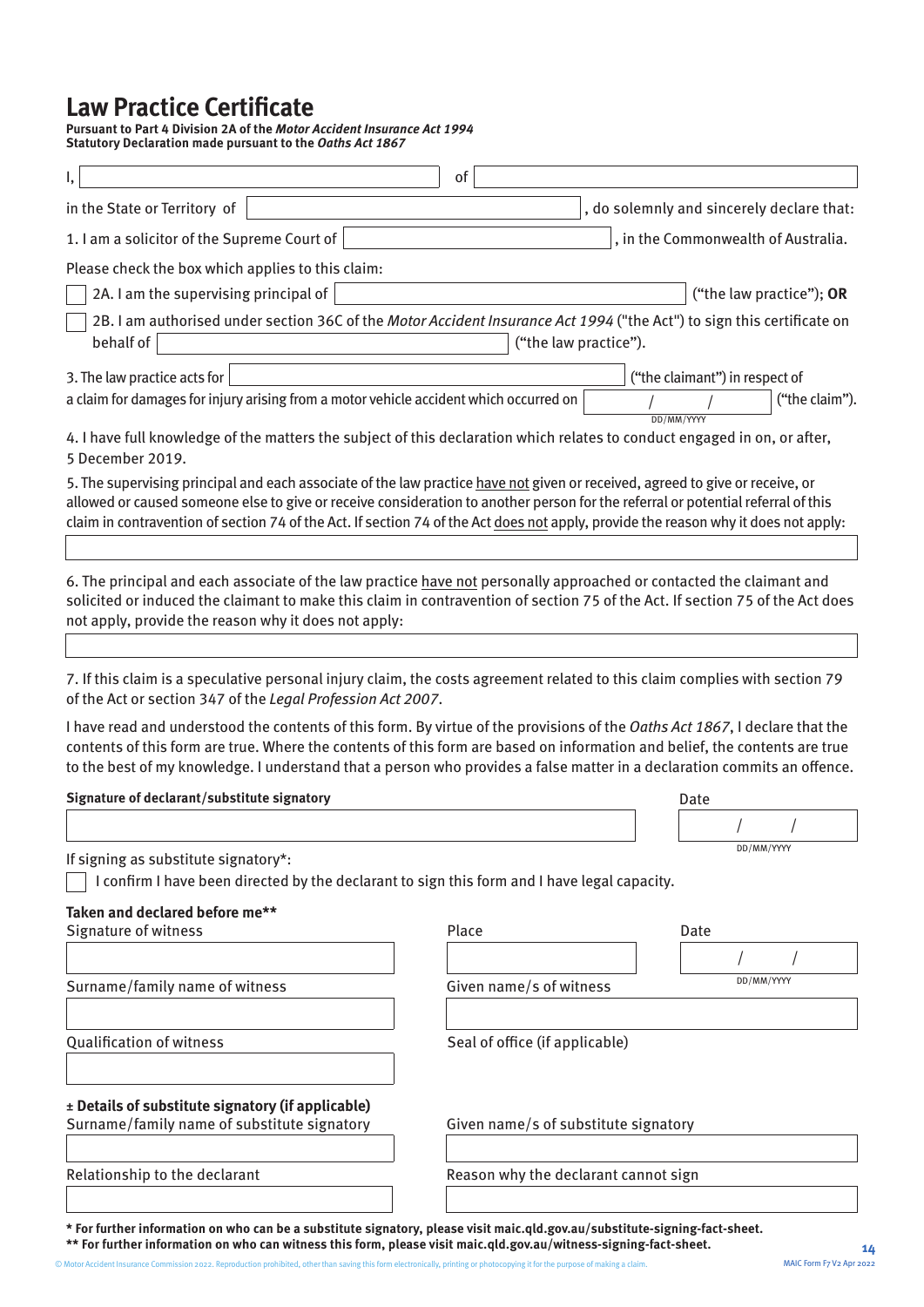# **Additional information/excuse for delay**

# **Additional vehicles**

### Vehicle 3

| Model (e.g. Camry)<br>Body type (e.g. sedan)<br>Colour<br>Name of owner<br>Address of owner (include unit number (if applicable), street number and street name)<br>Street type<br>Suburb/town<br><b>State</b><br>Postcode<br><b>Email address</b><br>$\left($<br>Surname/family name of driver/rider<br>Given name/s of driver/rider<br>Address of driver/rider (include unit number (if applicable), street number and street name)<br>Street type<br>Suburb/town<br><b>State</b><br>Postcode<br><b>Email address</b><br>$\mathcal{E}$<br>$\left($<br>Had the driver/rider had any alcohol or drugs (including prescription drugs) in the last 12 hours before the accident?<br><b>Drugs</b><br>□ Don't know<br>□ Don't know<br>$\Box$ No<br>$\Box$ Yes<br>$\square$ No<br>$\Box$ Yes<br>Year of manufacture<br><b>Registration number</b><br>Make (e.g. Toyota)<br><b>State</b><br>Model (e.g. Camry)<br>Body type (e.g. sedan)<br>Colour<br>Name of owner<br>Address of owner (include unit number (if applicable), street number and street name)<br>Street type<br>Suburb/town<br>Postcode<br><b>State</b> | <b>Registration number</b> | <b>State</b> |                      | Year of manufacture | Make (e.g. Toyota) |
|------------------------------------------------------------------------------------------------------------------------------------------------------------------------------------------------------------------------------------------------------------------------------------------------------------------------------------------------------------------------------------------------------------------------------------------------------------------------------------------------------------------------------------------------------------------------------------------------------------------------------------------------------------------------------------------------------------------------------------------------------------------------------------------------------------------------------------------------------------------------------------------------------------------------------------------------------------------------------------------------------------------------------------------------------------------------------------------------------------------|----------------------------|--------------|----------------------|---------------------|--------------------|
|                                                                                                                                                                                                                                                                                                                                                                                                                                                                                                                                                                                                                                                                                                                                                                                                                                                                                                                                                                                                                                                                                                                  |                            |              |                      |                     |                    |
|                                                                                                                                                                                                                                                                                                                                                                                                                                                                                                                                                                                                                                                                                                                                                                                                                                                                                                                                                                                                                                                                                                                  |                            |              |                      |                     |                    |
|                                                                                                                                                                                                                                                                                                                                                                                                                                                                                                                                                                                                                                                                                                                                                                                                                                                                                                                                                                                                                                                                                                                  |                            |              |                      |                     |                    |
|                                                                                                                                                                                                                                                                                                                                                                                                                                                                                                                                                                                                                                                                                                                                                                                                                                                                                                                                                                                                                                                                                                                  |                            |              |                      |                     |                    |
|                                                                                                                                                                                                                                                                                                                                                                                                                                                                                                                                                                                                                                                                                                                                                                                                                                                                                                                                                                                                                                                                                                                  |                            |              |                      |                     |                    |
|                                                                                                                                                                                                                                                                                                                                                                                                                                                                                                                                                                                                                                                                                                                                                                                                                                                                                                                                                                                                                                                                                                                  |                            |              |                      |                     |                    |
|                                                                                                                                                                                                                                                                                                                                                                                                                                                                                                                                                                                                                                                                                                                                                                                                                                                                                                                                                                                                                                                                                                                  |                            |              |                      |                     |                    |
|                                                                                                                                                                                                                                                                                                                                                                                                                                                                                                                                                                                                                                                                                                                                                                                                                                                                                                                                                                                                                                                                                                                  | Best contact number        |              |                      |                     |                    |
|                                                                                                                                                                                                                                                                                                                                                                                                                                                                                                                                                                                                                                                                                                                                                                                                                                                                                                                                                                                                                                                                                                                  |                            |              |                      |                     |                    |
|                                                                                                                                                                                                                                                                                                                                                                                                                                                                                                                                                                                                                                                                                                                                                                                                                                                                                                                                                                                                                                                                                                                  |                            |              |                      |                     |                    |
|                                                                                                                                                                                                                                                                                                                                                                                                                                                                                                                                                                                                                                                                                                                                                                                                                                                                                                                                                                                                                                                                                                                  |                            |              |                      |                     |                    |
|                                                                                                                                                                                                                                                                                                                                                                                                                                                                                                                                                                                                                                                                                                                                                                                                                                                                                                                                                                                                                                                                                                                  |                            |              |                      |                     |                    |
|                                                                                                                                                                                                                                                                                                                                                                                                                                                                                                                                                                                                                                                                                                                                                                                                                                                                                                                                                                                                                                                                                                                  |                            |              |                      |                     |                    |
|                                                                                                                                                                                                                                                                                                                                                                                                                                                                                                                                                                                                                                                                                                                                                                                                                                                                                                                                                                                                                                                                                                                  |                            |              |                      |                     |                    |
|                                                                                                                                                                                                                                                                                                                                                                                                                                                                                                                                                                                                                                                                                                                                                                                                                                                                                                                                                                                                                                                                                                                  | Best contact number        |              |                      |                     |                    |
|                                                                                                                                                                                                                                                                                                                                                                                                                                                                                                                                                                                                                                                                                                                                                                                                                                                                                                                                                                                                                                                                                                                  |                            |              |                      |                     |                    |
|                                                                                                                                                                                                                                                                                                                                                                                                                                                                                                                                                                                                                                                                                                                                                                                                                                                                                                                                                                                                                                                                                                                  |                            |              |                      |                     |                    |
|                                                                                                                                                                                                                                                                                                                                                                                                                                                                                                                                                                                                                                                                                                                                                                                                                                                                                                                                                                                                                                                                                                                  | Alcohol                    |              |                      |                     |                    |
|                                                                                                                                                                                                                                                                                                                                                                                                                                                                                                                                                                                                                                                                                                                                                                                                                                                                                                                                                                                                                                                                                                                  |                            |              |                      |                     |                    |
|                                                                                                                                                                                                                                                                                                                                                                                                                                                                                                                                                                                                                                                                                                                                                                                                                                                                                                                                                                                                                                                                                                                  | Vehicle 4                  |              |                      |                     |                    |
|                                                                                                                                                                                                                                                                                                                                                                                                                                                                                                                                                                                                                                                                                                                                                                                                                                                                                                                                                                                                                                                                                                                  |                            |              |                      |                     |                    |
|                                                                                                                                                                                                                                                                                                                                                                                                                                                                                                                                                                                                                                                                                                                                                                                                                                                                                                                                                                                                                                                                                                                  |                            |              |                      |                     |                    |
|                                                                                                                                                                                                                                                                                                                                                                                                                                                                                                                                                                                                                                                                                                                                                                                                                                                                                                                                                                                                                                                                                                                  |                            |              |                      |                     |                    |
|                                                                                                                                                                                                                                                                                                                                                                                                                                                                                                                                                                                                                                                                                                                                                                                                                                                                                                                                                                                                                                                                                                                  |                            |              |                      |                     |                    |
|                                                                                                                                                                                                                                                                                                                                                                                                                                                                                                                                                                                                                                                                                                                                                                                                                                                                                                                                                                                                                                                                                                                  |                            |              |                      |                     |                    |
|                                                                                                                                                                                                                                                                                                                                                                                                                                                                                                                                                                                                                                                                                                                                                                                                                                                                                                                                                                                                                                                                                                                  |                            |              |                      |                     |                    |
|                                                                                                                                                                                                                                                                                                                                                                                                                                                                                                                                                                                                                                                                                                                                                                                                                                                                                                                                                                                                                                                                                                                  |                            |              |                      |                     |                    |
|                                                                                                                                                                                                                                                                                                                                                                                                                                                                                                                                                                                                                                                                                                                                                                                                                                                                                                                                                                                                                                                                                                                  |                            |              |                      |                     |                    |
|                                                                                                                                                                                                                                                                                                                                                                                                                                                                                                                                                                                                                                                                                                                                                                                                                                                                                                                                                                                                                                                                                                                  | Best contact number        |              | <b>Email address</b> |                     |                    |
|                                                                                                                                                                                                                                                                                                                                                                                                                                                                                                                                                                                                                                                                                                                                                                                                                                                                                                                                                                                                                                                                                                                  |                            |              |                      |                     |                    |

**If you provide false or misleading information in relation to your claim, you may be prosecuted.** 

© Motor Accident Insurance Commission 2022. Reproduction prohibited, other than saving this form electronically, printing or photocopying it for the purpose of making a claim. I declare that the contents of this form, including attachments, are true. Where the contents of this form, including attachments, are based on information and belief, the contents are true to the best of my knowledge. **15** MAIC Form F1 V7 Apr 2022